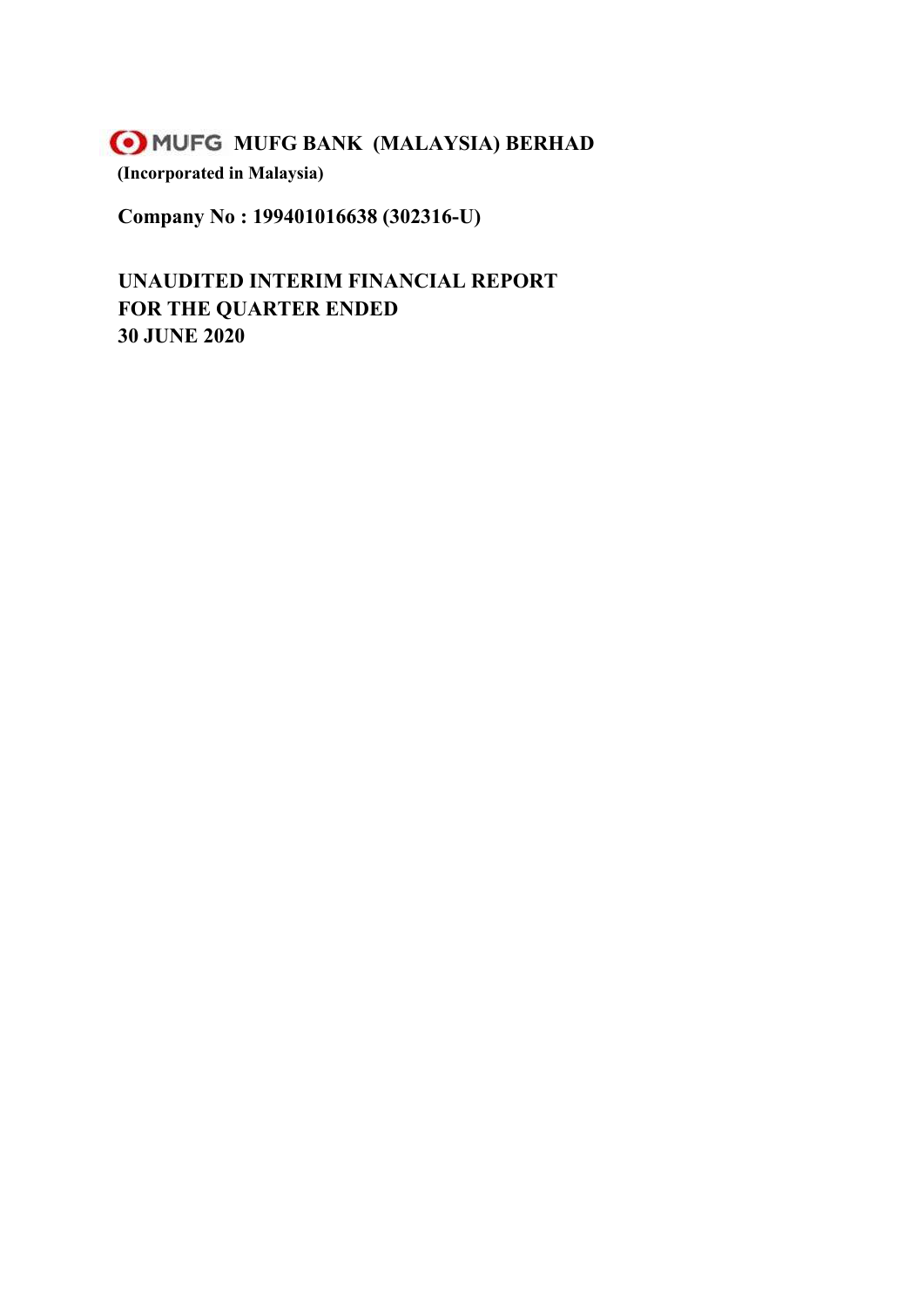**Company No : 199401016638 (302316-U)**

# **UNAUDITED INTERIM FINANCIAL REPORT FOR THE QUARTER ENDED 30 JUNE 2020**

| <b>Contents</b>                                 | Page     |
|-------------------------------------------------|----------|
| Unaudited Statement of Financial Position       |          |
| Unaudited Statement of Comprehensive Income     | 2        |
| Unaudited Statement of Changes in Equity        | 3        |
| Unaudited Statement of Cash Flows               | $4 - 5$  |
| Notes to the Unaudited Interim Financial Report | $6 - 29$ |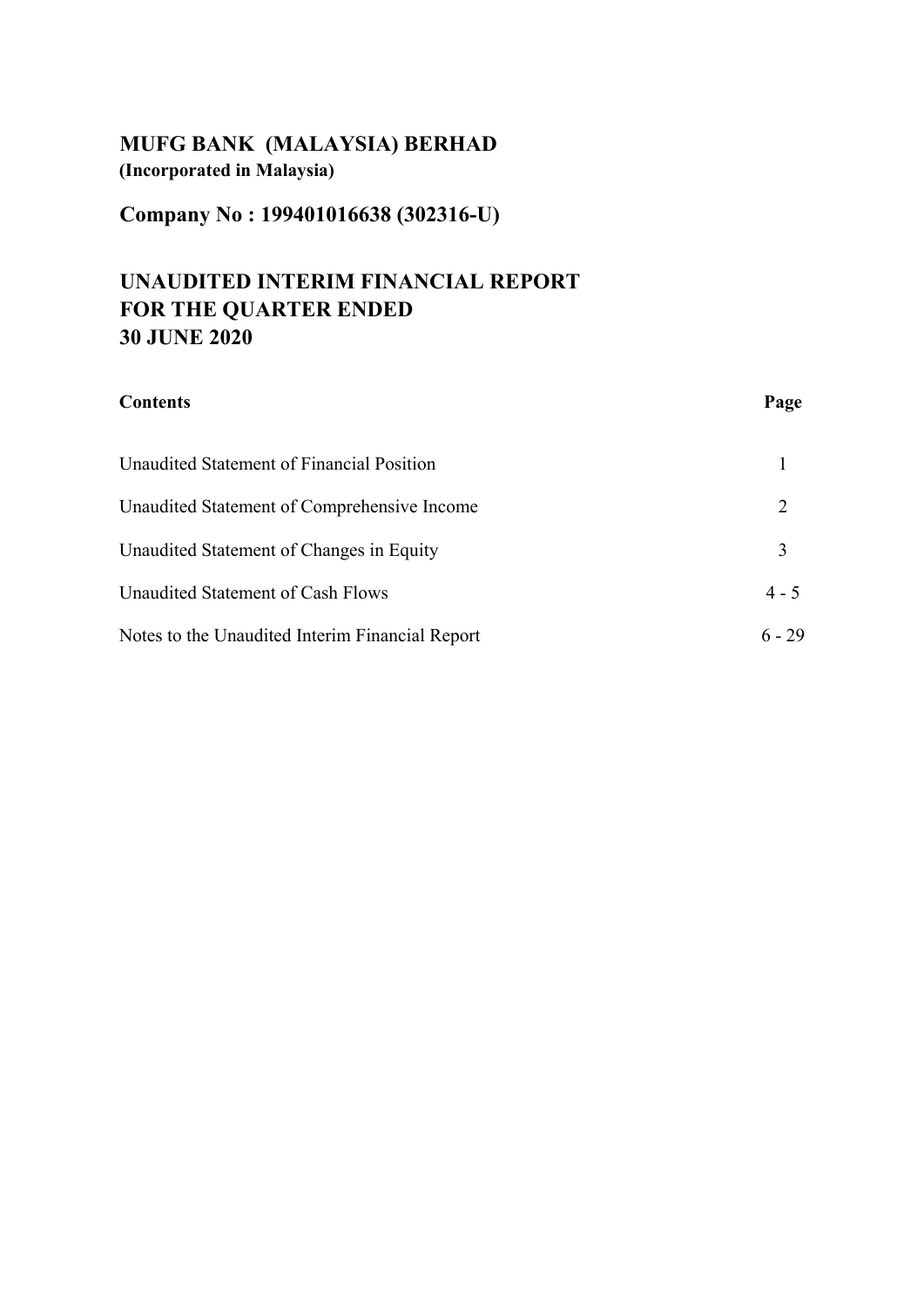## **UNAUDITED STATEMENT OF FINANCIAL POSITION AT 30 JUNE 2020**

|                                                                   | <b>Note</b> | <b>2020 June</b><br><b>RM'000</b> | 2020 March<br><b>RM'000</b><br>(Unaudited) |
|-------------------------------------------------------------------|-------------|-----------------------------------|--------------------------------------------|
| <b>ASSETS</b>                                                     |             |                                   |                                            |
| Cash and short-term funds                                         | 11          | 4,504,924                         | 4,050,436                                  |
| Deposits and placements with financial institutions               | 12          | 2,434,772                         | 1,745,811                                  |
| Financial assets at fair value through profit or loss             | 13          | 253,677                           | 164,115                                    |
| Financial assets at fair value through other comprehensive income | 14          | 641,440                           | 671,200                                    |
| Loans, advances and financing                                     | 15          | 8,130,673                         | 9,994,120                                  |
| Embedded loans measured at fair value through profit or loss      | 16          | 13,739,590                        | 15,501,578                                 |
| Purchased receivables                                             | 17          | 698,130                           | 772,992                                    |
| Collateral deposits placed                                        |             | 286,804                           | 160,214                                    |
| Derivative financial assets                                       | 18          | 488,038                           | 537,866                                    |
| Statutory deposits with Bank Negara Malaysia                      |             |                                   | 42,397                                     |
| Right-of-use assets                                               |             | 7,986                             | 8,907                                      |
| Other assets                                                      |             | 140,459                           | 14,296                                     |
| Property, plant and equipment                                     |             | 25,448                            | 26,975                                     |
| Intangible assets                                                 |             | 99,308                            | 60,955                                     |
| Current tax assets                                                |             |                                   | 2,450                                      |
| <b>TOTAL ASSETS</b>                                               |             | 31,451,248                        | 33,754,311                                 |
| <b>LIABILITIES AND SHAREHOLDER'S FUNDS</b>                        |             |                                   |                                            |
| Deposits from customers                                           | 19          | 9,474,000                         | 9,042,773                                  |
| Deposits and placements of banks and other financial institutions | 20          | 1,027,526                         | 1,059,208                                  |
| Collateral deposits received                                      |             | 16,668,961                        | 19,630,557                                 |
| Obligations on Securities sold under Repo                         |             | 303,494                           |                                            |
| Derivative financial liabilities                                  | 18          | 491,155                           | 536,502                                    |
| Lease liabilities                                                 |             | 8,139                             | 8,865                                      |
| Other liabilities                                                 |             | 147,338                           | 192,409                                    |
| Deferred tax liabilities                                          |             |                                   |                                            |
| Provision for tax                                                 |             | 2,127                             |                                            |
| <b>TOTAL LIABILITIES</b>                                          |             | 28,122,740                        | 30,470,314                                 |
| <b>SHARE CAPITAL</b>                                              |             | 200,000                           | 200,000                                    |
| <b>RESERVES</b>                                                   |             | 3,128,508                         | 3,083,997                                  |
| <b>SHAREHOLDER'S FUNDS</b>                                        |             | 3,328,508                         | 3,283,997                                  |
| <b>TOTAL LIABILITIES AND SHAREHOLDER'S FUNDS</b>                  |             | 31,451,248                        | 33,754,311                                 |
| <b>COMMITMENTS AND CONTINGENCIES</b>                              | 21          | 69,613,529                        | 74,879,582                                 |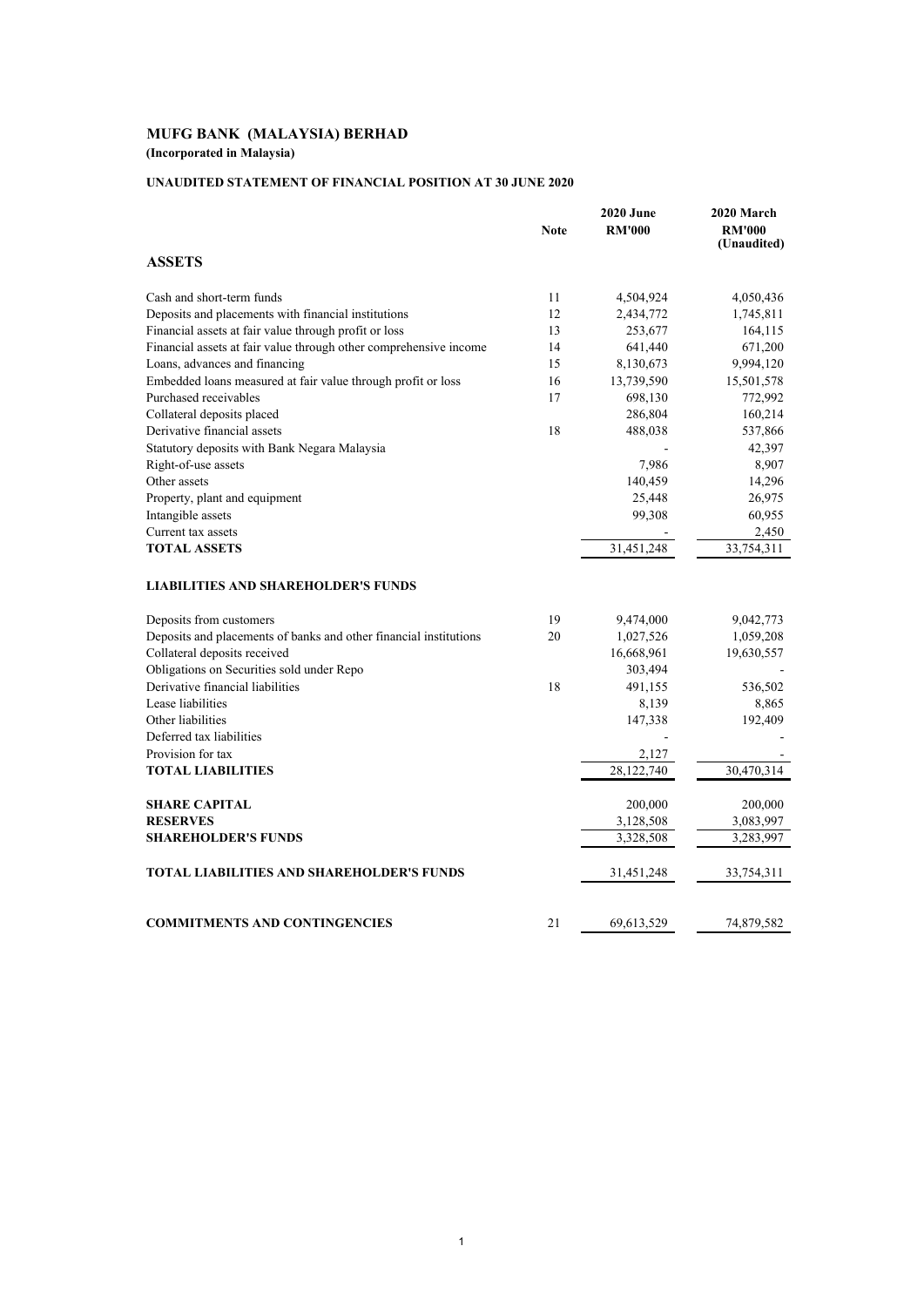#### **UNAUDITED STATEMENT OF COMPREHENSIVE INCOME FOR THE QUARTER ENDED 30 JUNE 2020**

|                                                                      |             | 1 <sup>st</sup> Ouarter Ended     |                                   | <b>Three Months Ended</b>         |                                   |
|----------------------------------------------------------------------|-------------|-----------------------------------|-----------------------------------|-----------------------------------|-----------------------------------|
|                                                                      | <b>Note</b> | <b>2020 June</b><br><b>RM'000</b> | <b>2019 June</b><br><b>RM'000</b> | <b>2020 June</b><br><b>RM'000</b> | <b>2019 June</b><br><b>RM'000</b> |
| Operating revenue                                                    |             | 108,735                           | 80,152                            | 108,735                           | 86,629                            |
| Interest income                                                      | 22          | 95,411                            | 115,887                           | 95,411                            | 115,887                           |
| Interest expense                                                     | 23          | (37, 413)                         | (51, 816)                         | (37, 413)                         | (51, 816)                         |
| Net interest income                                                  |             | 57,998                            | 64,071                            | 57,998                            | 64,071                            |
| Net income from embedded loans measured at FVTPL                     | 24          | 9,778                             | 6,296                             | 9,778                             | 6,296                             |
| Net income from Islamic Banking operations                           | 29          | 777                               | 366                               | 777                               | 366                               |
| Other operating income                                               | 25          | 40,182                            | 15,896                            | 40,182                            | 15,896                            |
| Operating income                                                     |             | 108,735                           | 86,629                            | 108,735                           | 86,629                            |
| Other operating expenses                                             | 26          | (46, 944)                         | (41, 280)                         | (46, 944)                         | (41, 280)                         |
| Operating profit before allowance for impairment                     |             | 61,791                            | 45,349                            | 61,791                            | 45,349                            |
| Reversal of/(Allowance for) impairment on financial instruments      | 27          | 5,770                             | (2,755)                           | 5,770                             | (2,755)                           |
| Profit before tax                                                    |             | 67,561                            | 42,594                            | 67,561                            | 42,594                            |
| Tax expense                                                          |             | (25, 025)                         | (29, 250)                         | (25, 025)                         | (29, 250)                         |
| Profit for the period                                                |             | 42,536                            | 13,344                            | 42,536                            | 13,344                            |
| Other comprehensive income net of tax                                |             |                                   |                                   |                                   |                                   |
| Items that will not be reclassified subsequently to profit or loss   |             |                                   |                                   |                                   |                                   |
| Foreign currency translation in respect of expected credit loss      |             |                                   |                                   |                                   | 2,056                             |
| Items that are or may be reclassified subsequently to profit or loss |             |                                   |                                   |                                   |                                   |
| Change in fair value of financial assets at fair value through       |             |                                   |                                   |                                   |                                   |
| other comprehensive income                                           |             | 1,972                             | (503)                             | 1,972                             | 5,376                             |
| Change in expected credit loss reserve                               |             | 3                                 |                                   | 3                                 | 9                                 |
| Total comprehensive income for the period                            |             | 44,511                            | 12,841                            | 44,511                            | 20,785                            |
| Profit attributable to:                                              |             |                                   |                                   |                                   |                                   |
| Owner of the Bank                                                    |             | 42,536                            | 30,155                            | 42,536                            | 30,155                            |
| Total comprehensive income attributable to:                          |             |                                   |                                   |                                   |                                   |
| Owner of the Bank                                                    |             | 44,511                            | 29,652                            | 44,511                            | 29,652                            |
| Basic earnings per share (sen)                                       |             | 21.3                              | 15.1                              | 21.3                              | 15.1                              |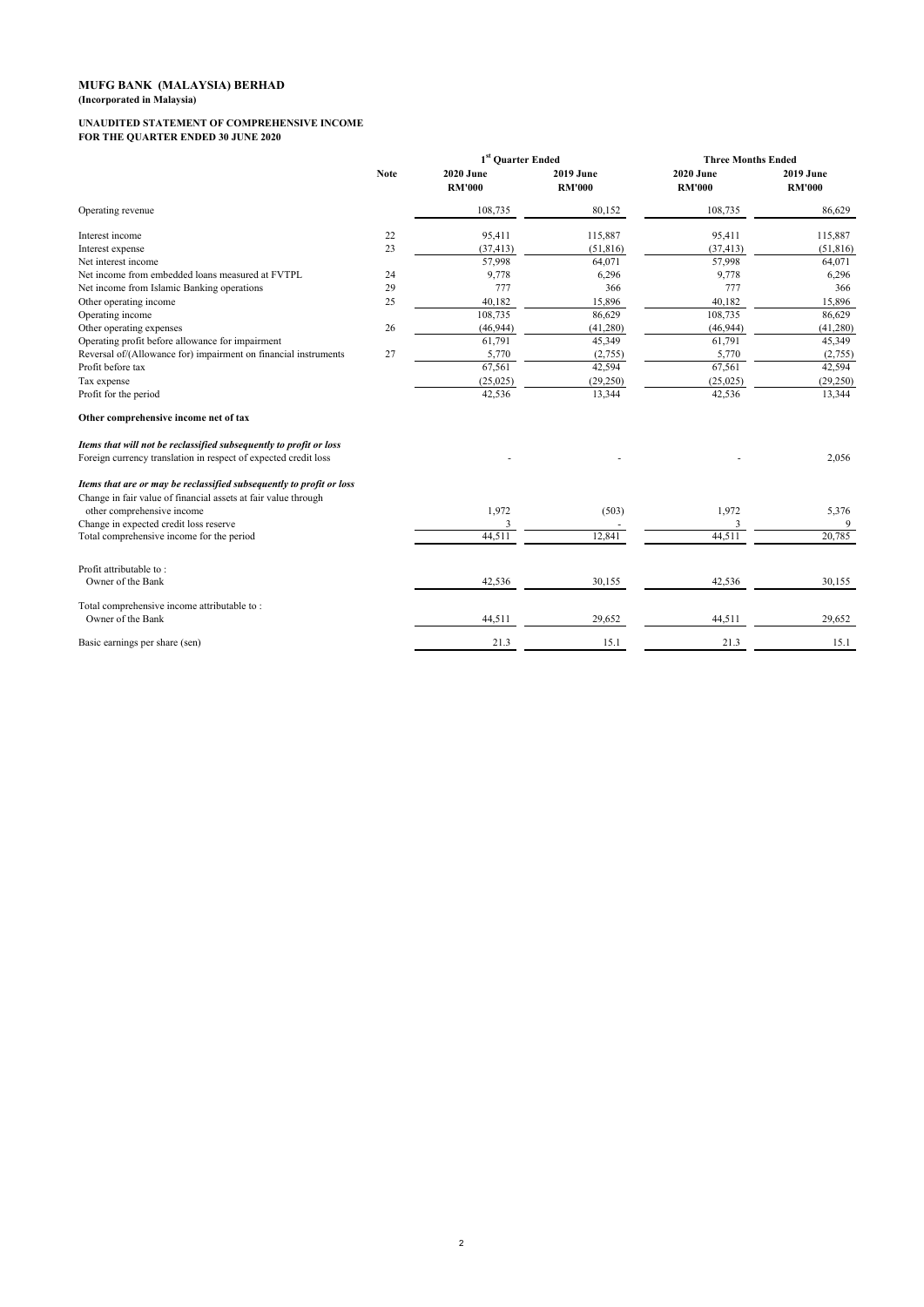#### **UNAUDITED STATEMENT OF CHANGES IN EQUITY FOR THE QUARTER ENDED 30 JUNE 2020**

|                                | Attributable to Shareholder of the Bank ----------------- |               |                |               |                   |                      |               |
|--------------------------------|-----------------------------------------------------------|---------------|----------------|---------------|-------------------|----------------------|---------------|
|                                |                                                           |               |                |               | -->               | <b>Distributable</b> |               |
|                                | <b>Share</b>                                              | Regulatory    | <b>Defined</b> | ECL           | <b>Fair value</b> | Retained             |               |
|                                | capital                                                   | reserve       | benefit        | reserve       | reserve           | profits              | Total         |
|                                |                                                           |               | reserve        |               |                   |                      |               |
|                                | <b>RM'000</b>                                             | <b>RM'000</b> | <b>RM'000</b>  | <b>RM'000</b> | <b>RM'000</b>     | <b>RM'000</b>        | <b>RM'000</b> |
|                                |                                                           |               |                |               |                   |                      |               |
| <b>2020 June</b>               |                                                           |               |                |               |                   |                      |               |
| At beginning of the period     | 200,000                                                   | 55,990        | (5,801)        | 352           | 27,851            | 3,005,605            | 3,283,997     |
| Profit for the period          |                                                           |               |                |               |                   | 42,536               | 42,536        |
| Transfer to regulatory reserve |                                                           |               |                |               |                   |                      |               |
| Other comprehensive income     |                                                           |               |                | 3             | 1,972             |                      | 1,975         |
| Total comprehensive income     |                                                           |               |                | 3             | 1,972             | 42,536               | 44,511        |
| At end of the period           | 200,000                                                   | 55,990        | (5,801)        | 355           | 29,823            | 3,048,141            | 3,328,508     |
| <b>2019 June</b>               |                                                           |               |                |               |                   |                      |               |
| At beginning of the period     | 200,000                                                   | 93,078        | (5,801)        | 337           | 23,120            | 2,818,571            | 3,129,305     |
| Profit for the period          |                                                           |               |                |               |                   | 42,536               | 42,536        |
| Other comprehensive income     |                                                           |               |                | 9             | 5,376             | 2,056                | 7,441         |
| Total comprehensive income     |                                                           |               |                | 9             | 5,376             | 44,592               | 49,977        |
| Transfer to retained profits   |                                                           |               |                |               |                   |                      |               |
| At end of the period           | 200,000                                                   | 93,078        | (5,801)        | 346           | 28,496            | 2,863,163            | 3,179,282     |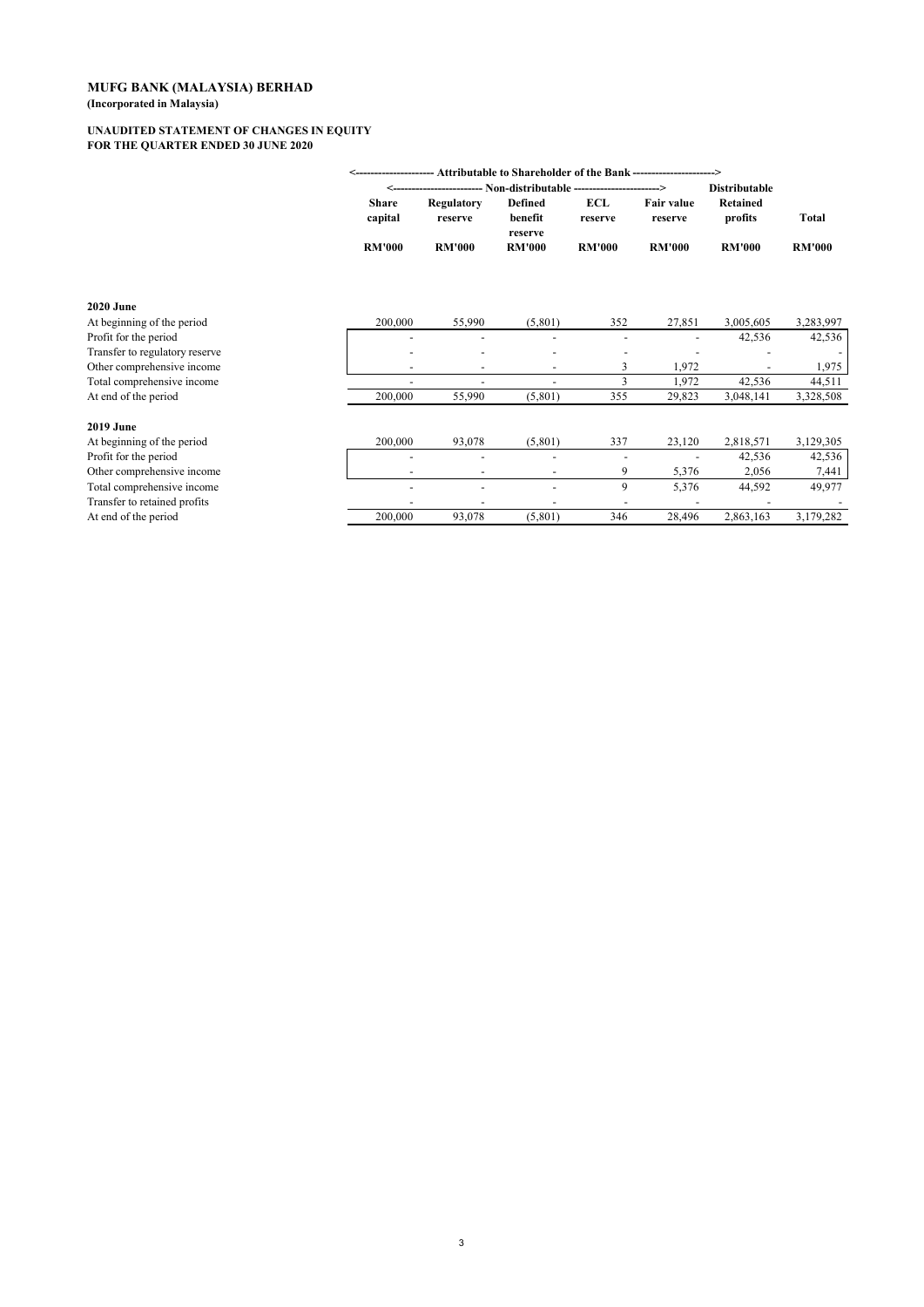# **UNAUDITED STATEMENT OF CASH FLOWS FOR THE QUARTER ENDED 30 JUNE 2020**

|                                                                   | <b>2020 June</b><br><b>RM'000</b> | <b>2019 June</b><br><b>RM'000</b> |
|-------------------------------------------------------------------|-----------------------------------|-----------------------------------|
| <b>Cash Flows From Operating Activities</b>                       |                                   |                                   |
| Profit before tax                                                 | 67,561                            | 42,594                            |
| Adjustments for:                                                  |                                   |                                   |
| Depreciation of property, plant and equipment                     | 1,573                             | 1,221                             |
| Depreciation of right-of-use assets                               | 922                               | 1,092                             |
| Amortisation of intangible assets                                 | 7,055                             | 2,898                             |
| Provision for retirement benefits                                 | 1,058                             | 1,026                             |
| Dividend income                                                   | (111)                             | (111)                             |
| Loss on disposal of property, plant and equipment                 |                                   | 76                                |
| Interest income from financial assets at fair value through other |                                   |                                   |
| comprehensive income                                              | (5,112)                           | (4,143)                           |
| Amortisation and accretion of financial assets at fair value      |                                   |                                   |
| through other comprehensive income                                | 350                               | 223                               |
| Interest income from financial assets at fair value through       |                                   |                                   |
| profit or loss                                                    | (3,731)                           | (1,146)                           |
| (Write back)/Allowance for impairment on financial instruments    | (5,770)                           | 2,755                             |
| Unrealised loss on changes in fair value of financial assets      |                                   |                                   |
| at fair value through profit or loss                              | 24,160                            | 37,519                            |
| Unrealised gain on changes in trading securities                  | (504)                             | (88)                              |
| Unrealised loss on changes in fair value                          |                                   |                                   |
| of derivative financial instruments                               | 8,580                             | 4,713                             |
| Operating profit before changes in working capital                | 96,031                            | 88,629                            |
| (Increase)/Decrease in operating assets:                          |                                   |                                   |
| Financial assets at fair value through profit or loss             | (301)                             |                                   |
| Financial assets at fair value through other comprehensive income | 4,919                             | (2,910)                           |
| Loans, advances and financing                                     | 1,869,528                         | 114,482                           |
| Embedded loans measured at fair value through profit or loss      | 1,757,534                         | 1,060,751                         |
| Collateral deposits placed                                        | (126, 590)                        | 41,368                            |
| Purchased receivables                                             | 74,512                            | 101,915                           |
| Statutory deposits with Bank Negara Malaysia                      | 42,397                            | 23,530                            |
| Derivative financial assets                                       | 467,187                           | 149,894                           |
| Other assets                                                      | (815, 123)                        | (143, 543)                        |
|                                                                   |                                   |                                   |
| Increase/(Decrease) in operating liabilities:                     |                                   |                                   |
| Deposits from customers                                           | 431,227                           | (426, 639)                        |
| Deposits and placements of banks and                              |                                   |                                   |
| other financial institutions                                      | (31,681)                          | 137,413                           |
| Collateral deposits received                                      | (2,961,596)                       | (1,090,007)                       |
| Derivative financial liabilities                                  | (490, 993)                        | (168, 207)                        |
| Other liabilities                                                 | 257,881                           | (15,016)                          |
| Cash generated from/(used in) operations                          | 574,932                           | (128, 340)                        |
| Income taxes paid                                                 | (20, 448)                         | (33,308)                          |
| Income tax refund                                                 |                                   |                                   |
| Payment of staff gratuties                                        | (403)                             | (1,648)                           |
| Net cash generated from/(used in) operating activities            | 554,081                           | (163, 296)                        |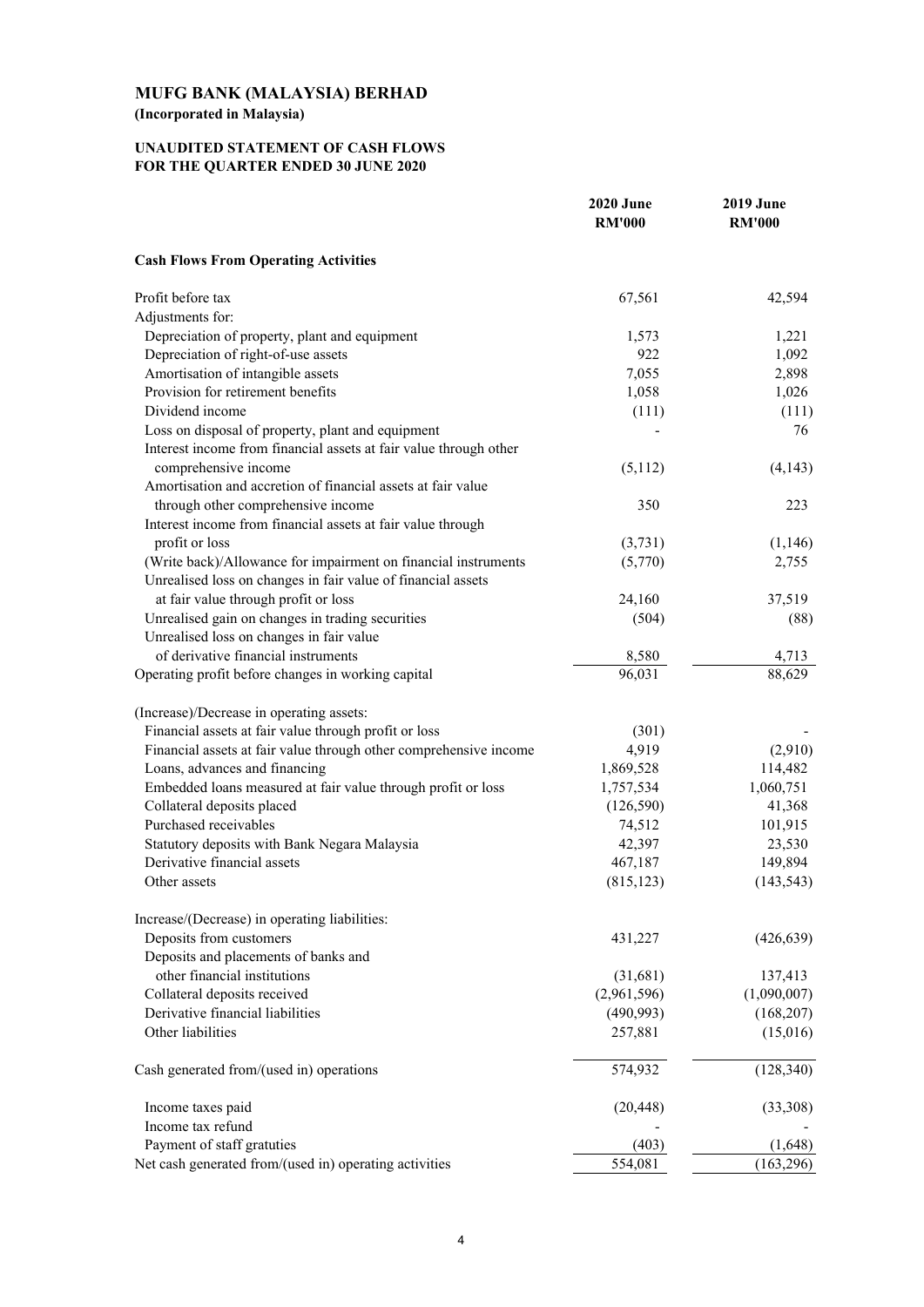**(Incorporated in Malaysia)**

# **UNAUDITED STATEMENT OF CASH FLOWS FOR THE QUARTER ENDED 30 JUNE 2020 (CONTD.)**

|                                                                    | <b>2020 June</b><br><b>RM'000</b> | <b>2019 June</b><br><b>RM'000</b> |
|--------------------------------------------------------------------|-----------------------------------|-----------------------------------|
| <b>Cash Flows From Investing Activities</b>                        |                                   |                                   |
| Purchase of property, plant and equipment                          | (46)                              | (258)                             |
| Proceeds from disposal of property, plant and equipment            |                                   | 8                                 |
| Purchase of intangible assets                                      | (45, 408)                         | (7, 337)                          |
| Proceeds from sale of financial assets at fair value through other |                                   |                                   |
| comprehensive income                                               | 70,935                            |                                   |
| Purchase of financial assets at fair value through other           |                                   |                                   |
| comprehensive income                                               | (41, 359)                         |                                   |
| Interest income from financial assets at fair value through other  |                                   |                                   |
| comprehensive income                                               | 1,999                             | 3,979                             |
| Proceeds from disposal of financial assets at fair value through   |                                   |                                   |
| profit or loss                                                     | 547,716                           | 352,441                           |
| Purchase of financial assets at fair value through profit or loss  | (636, 473)                        | (403, 126)                        |
| Interest income from financial assets at fair value through        |                                   |                                   |
| profit or loss                                                     | 3,731                             | 1,146                             |
| Payment for lease liabilities                                      | (799)                             | (1,172)                           |
| Dividend received                                                  | 111                               | 111                               |
| Net cash generated from/(used in) investing activities             | (99, 593)                         | (54,208)                          |
| Net increase in cash and cash equivalents                          | 454,488                           | (217, 504)                        |
| Cash and cash equivalents at                                       |                                   |                                   |
| beginning of quarter                                               | 4,050,436                         | 5,314,486                         |
| Cash and cash equivalents at                                       |                                   |                                   |
| end of quarter                                                     | 4,504,924                         | 5,096,982                         |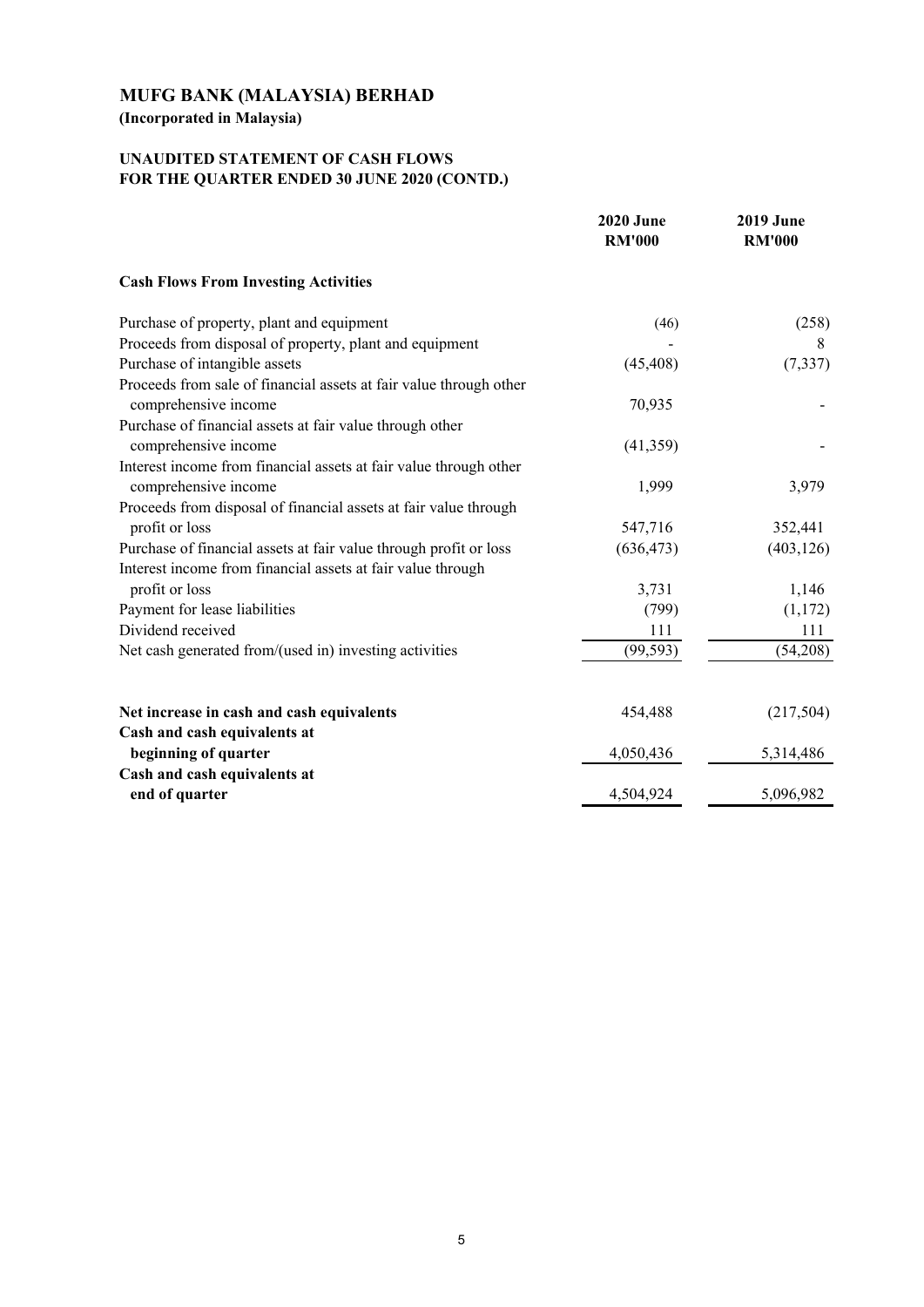## **NOTES TO THE UNAUDITED INTERIM FINANCIAL REPORT FOR THE QUARTER ENDED 30 JUNE 2020**

## **1 BASIS OF PREPARATION**

The unaudited condensed interim financial report for the quarter ended 30 June 2020 have been prepared under the historical cost convention except for financial assets at fair value through other comprehensive income, financial assets at fair value through other comprehensive income, embedded loans measured at fair value through profit or loss and derivative financial instruments which are stated at fair value.

The unaudited condensed interim financial report have been prepared in accordance with MFRS 134 : *Interim Financial Reporting* issued by the Malaysian Accounting Standard Board ("MASB") and Bank Negara Malaysia's Guidelines on Financial Reporting. The unaudited interim financial report should be read in conjuction with the audited financial statements of the Bank for the financial year ended 31 March 2020. The explanatory notes attached to the interim financial report provide an explanation of events and transactions that are significant to an understanding of the changes in the financial position and performance of the Bank since the financial year ended 31 March 2020.

The following are accounting standards, amendments and interpretations of the MFRSs that have been issued by the Malaysian Accounting Standards Board ("MASB") but have not been adopted by the Bank:

#### *MFRSs, Interpretations and amendments effective for annual periods beginning on or after 1 January 2020*

- Amendments to MFRS 3, Business Combinations Definition of a Business
- . Amendments to MFRS 101, Presentation of Financial Statements and MFRS 108, Accounting Policies, Changes in Accounting Estimates and Errors – Definition of Material
- $\bullet$ Amendments to MFRS 9, *Financial Instruments*, MFRS 139, *Financial Instruments: Recognition and Measurement* and MFRS 7, *Financial Instruments: Disclosures –Interest Rate Benchmark Reform*

#### *MFRSs, Interpretations and amendments effective for annual periods beginning on or after 1 January 2021*

MFRS 17, *Insurance Contracts*

#### *MFRSs, Interpretations and amendments effective for annual periods beginning on or after a date yet to be confirmed*

 $\bullet$ Amendments to MFRS 10, *Consolidated Financial Statements* and MFRS 128, *Investments in Associates and Joint Ventures – Sale or Contribution of Assets between an Investor and its Associate or Joint Venture*

The Bank plans to apply the abovementioned accounting standards, amendments and interpretations:

- . from the annual period beginning on 1 April 2020 for those accounting standards, amendments and interpretation that are effective for annual periods beginning on or after 1 January 2020, except for amendments to MFRS 3, *Business Combinations – Definition of a Business* which is not applicable to the Bank.
- $\bullet$ from the annual period beginning on 1 April 2021 for the accounting standards, amendments and interpretation that are effective for annual periods beginning on or after 1 January 2021.

The Bank does not plan to apply MFRS 17, *Insurance Contracts* that is effective for annual periods beginning on 1 January 2021 as it is not applicable to the Bank.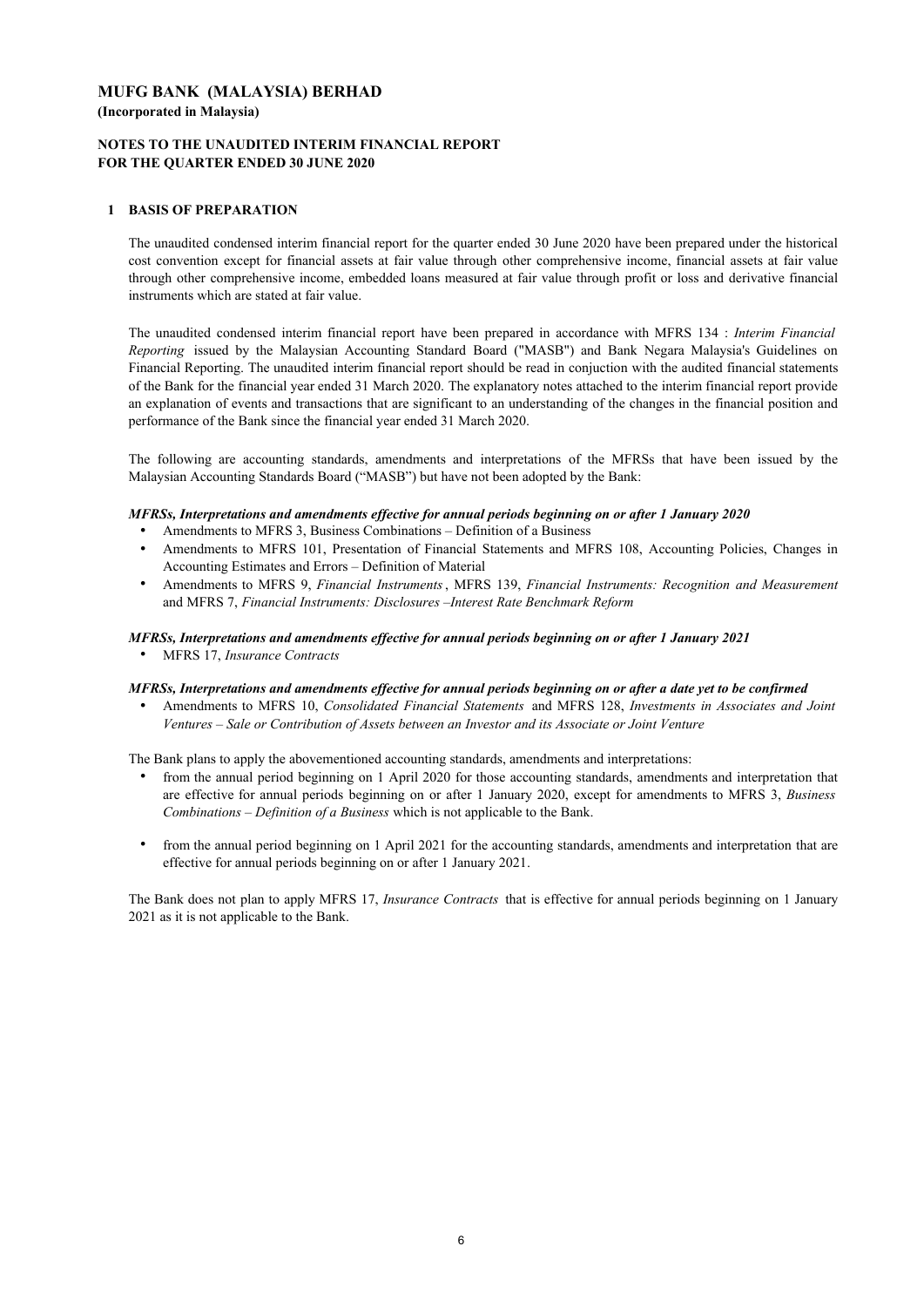### **NOTES TO THE UNAUDITED INTERIM FINANCIAL REPORT FOR THE QUARTER ENDED 30 JUNE 2020**

## **1 BASIS OF PREPARATION (CONTD)**

The initial application of the accounting standards, amendments and interpretations are not expected to have any material financial impacts to the current period and prior period financial statements of the Bank, except for the adoption of the following during the current financial period:

#### Additional Measures to Assist Borrowers/Customers Affected by the COVID-19 Outbreak

On 25 March 2020, BNM implemented additional measures to assist borrowers/customers experiencing temporary financial constraints due to the COVID-19. The key measures affecting regulatory and accounting treatment and classifications are as follows:

#### **(a) Moratorium on repayment/payment of loans/financing**

- . Banking institutions will grant an automatic moratorium on all loan/financing repayments/payments, principal and interest (except for credit card balances) by individuals and small-medium enterprise ("SME") borrowers/customers for a period of 6 months from 1 April 2020. The automatic moratorium is applicable to loans/financing that are:
- i) not in arrears exceeding 90 days as at 1 April 2020; and
- ii) denominated in Malaysian Ringgit.
- For corporate borrowers/customers, banking institutions are strongly encouraged to facilitate requests for a moratorium on loan/financing repayment/payment, additional financing to support immediate cash flows and the rescheduling and restructuring ("R&R") of existing facilities in a way that will enable viable corporations to preserve jobs and swiftly resume economic activities when conditions stabilise and improve.
- For loans/financing above with arrears not exceeding 90 days which are granted a moratorium, conversion to term loan/financing or R&R and received by banking institutions on or before 31 December 2020, and pursuant to section 47(1) of the Financial Services Act 2013 ("FSA") and section 57(1) of the Islamic Financial Services Act 2013 ("IFSA"), the following regulatory treatment shall apply:
- i) The moratorium period is excluded in the determination of the period in arrears for the purpose of regulatory and accounting classifications;
- ii) The loans/financing need not be reported as R&R in the Central Credit Reference Information System ("CCRIS"); and
- iii) The R&R loans/financing need not be classified as credit-impaired in CCRIS.

### **(b) Drawdown of prudential buffers**

- Banking institutions are allowed with immediate effect to:
- i) Drawdown the capital conservation buffer of 2.5%;
- ii) Operate below the minimum Liquidity Coverage Ratio ("LCR") of 100%;
- iii) Reduce the regulatory reserves held against expected losses to 0%; and
- iv) Minimum Net Stable Funding Ratio ("NSFR") which will be effective on 1 July 2020 is lowered to 80% from 100%.

However, banking institutions are required to rebuild the said buffers after 31 December 2020 and restore them to the minimum regulatory requirements by 30 September 2021. BNM will review this timeline if current expectations change materially. As at 30 June 2020, the Bank continued to maintain capital coservation buffer of 2.5%, LCR of above 100% and in aggregate, loss allowance for non-credit impaired exposures and regulatory reserves of no less than 1% of total credit exposures, net of loss allowance for credit impaired exposures.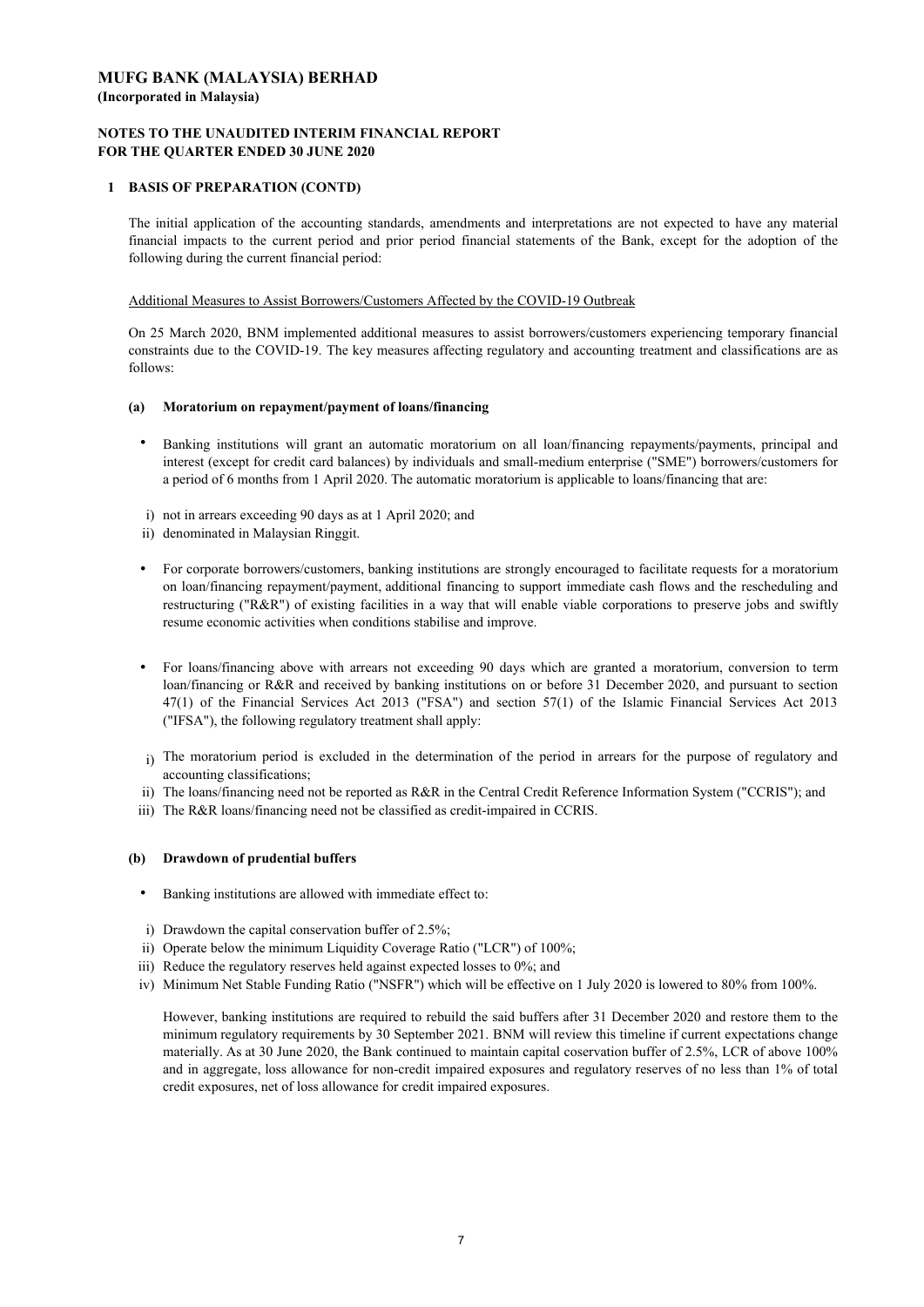#### **NOTES TO THE UNAUDITED INTERIM FINANCIAL REPORT FOR THE QUARTER ENDED 30 JUNE 2020**

## **2 AUDIT REPORT**

The audit report on the audited financial statements for the financial year ended 31 March 2020 was not subject to any qualification.

### **3 SEASONAL OR CYCLICAL FACTORS**

The business operations of the Bank have not been affected by any material seasonal cyclical factors.

## **4 EXCEPTIONAL OR EXTRAORDINARY ITEMS**

There were no exceptional or extraordinary items for the financial period ended 30 June 2020.

## **5 CHANGES IN ESTIMATES**

There were no significant changes in estimates of amounts reported in prior financial years that have a material effects on the financial results and position of the Bank for the financial period ended 30 June 2020.

## **6 CHANGES IN DEBT AND EQUITY SECURITIES**

There were no issuance and repayment of debt and equity securities during the financial period ended 30 June 2020.

## **7 DIVIDEND PAID**

No dividend was paid during the financial period ended 30 June 2020.

### **8 SUBSEQUENT EVENTS**

There were no material events subsequent to the balance sheet date that require disclosure or adjustments to the unaudited condensed interim financial report.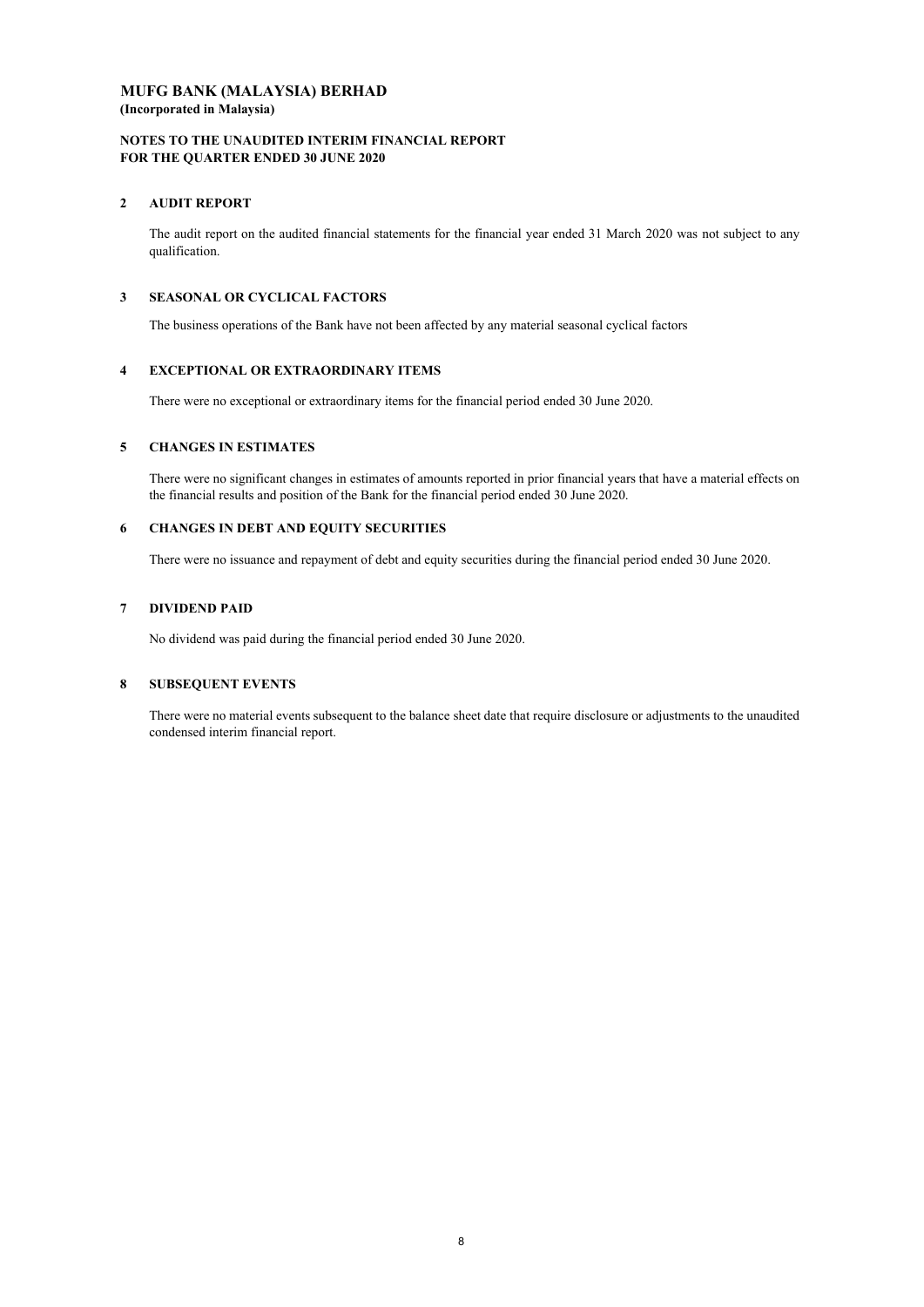## **NOTES TO THE UNAUDITED INTERIM FINANCIAL REPORT FOR THE QUARTER ENDED 30 JUNE 2020**

### **9 REVIEW OF PERFORMANCE**

The Bank's profit before taxation for the financial period ended 30 June 2020 was RM67.6 million, increase of 58.62% or RM24.9 million compared to the corresponding period last year. Operating income increased by RM22.1 million from RM86.6 million to RM108.7 million whilst operating expenses increased by RM5.6 million mainly attributed to higher amortisation of intangible assets.

Total assets decreased from RM33.8 billion to RM31.4 billion compared to 31 March 2020. The Bank's CET 1/Tier 1 capital ratio and total capital ratio remained strong at 23.3593% and 24.2628% respectively.

#### **10 PROSPECTS**

The ongoing COVID-19 outbreak has led to major negative spillovers in the domestic economy. At the initial stage of the outbreak, the impact was mainly on the electrical and electronics (E&E) manufacturing sector, which is closely integrated into China-centric production networks, and in the tourism and retail industries due to lower tourist arrivals. More recently, as the outbreak became widespread with higher community transmission, the government announced a four-week movement control order (MCO), which includes general prohibition of mass gatherings, restrictions of travel, and closures of schools, universities, and government and private premises except those involved in essential services.

Against the backdrop of growing uncertainty over the duration and overall impact of the COVID-19 outbreak, Malaysian's GDP growth forecast for 2020 has been significantly lowered from 4.5 percent to 1.0 percent. This marked reduction incorporates the slower growth momentum from the second half of 2019, but more significantly, it reflects the impact of the outbreak under a scenario where the current large-scale disruption of economic activities would extend for most of the year, before a partial recovery toward the year end. It is important to note that this estimate has a large degree of uncertainty, conditional on the rapid developments of the outbreak domestically and globally, and the subsequent policy responses.

Net exports and investments are expected to experience a larger contraction in 2020, while private consumption is expected to grow at a much slower pace, from 7.6 percent in 2019 to 1.6 percent in 2020. Government expenditure is expected to increase on various measures, including the economic stimulus package and other key expenditures and initiatives to mitigate the economic and health impact of the outbreak, but the bulk of stimulus activities are expected to be off-budget in nature.

The large degree of uncertainty over the outcome of the outbreak presents a major downside risk to the economy. An uncontained or further deterioration of the outbreak would result in more severe or prolonged restrictions on overall economic activities, posing a further drag on growth into 2021. Moreover, uncertainty over the country's political stability following the recent change in the ruling coalition and the government's ability to manage the outbreak could pose further downside risks to growth.

The other major challenge is the limited fiscal policy space to respond to the crisis. While the recently announced stimulus packages could help to mitigate the immediate impact of the outbreak, a deeper economic policy response would be needed should the health crisis deepen and result in a longer duration of economic disruption. More targeted fiscal policy interventions would be needed to help mitigate the impact of the crisis on vulnerable households and businesses, as well as increase public health capacity. This is further complicated by the plunge in commodity prices, which would put additional strain on fiscal space and in turn may increase the burden on monetary policy as a key policy tool.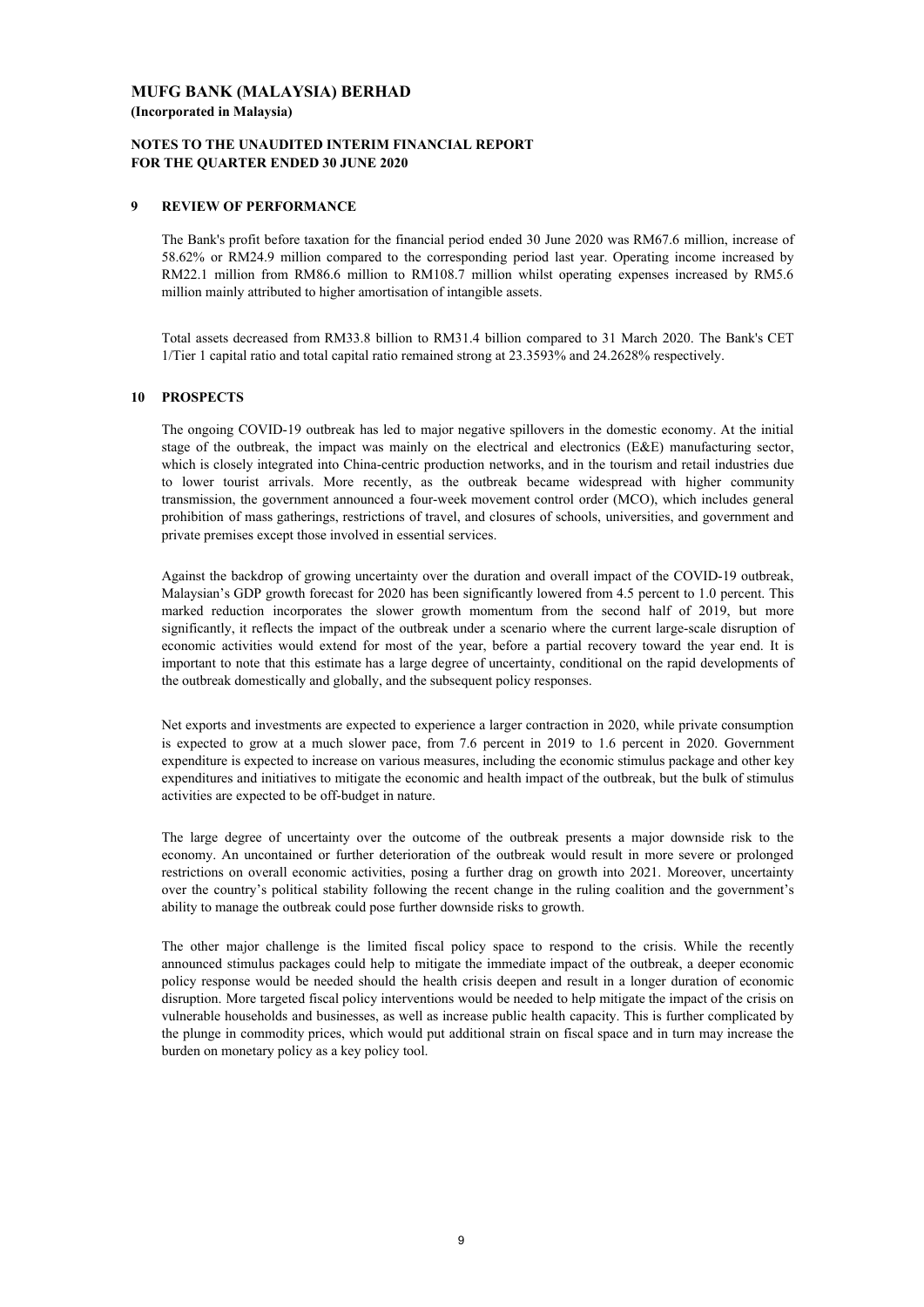**(Incorporated in Malaysia)**

## **NOTES TO THE UNAUDITED INTERIM FINANCIAL REPORT FOR THE QUARTER ENDED 30 JUNE 2020**

## **11 CASH AND SHORT-TERM FUNDS**

|                                                               | <b>2020 June</b> | 2020 March    |
|---------------------------------------------------------------|------------------|---------------|
|                                                               | <b>RM'000</b>    | <b>RM'000</b> |
| At amortised cost                                             |                  |               |
| Cash and balances with banks and other financial institutions | 30.712           | 17,322        |
| Money at call and deposit placements maturing                 |                  |               |
| within three months                                           | 4,474,212        | 4,033,114     |
|                                                               | 4,504,924        | 4,050,436     |

# **12 DEPOSITS AND PLACEMENTS WITH FINANCIAL INSTITUTIONS**

|                   | <b>2020 June</b><br><b>RM'000</b> | 2020 March<br><b>RM'000</b> |
|-------------------|-----------------------------------|-----------------------------|
| At amortised cost |                                   |                             |
| Licensed bank     |                                   |                             |
| • Malaysia        | 2,116,724                         | 1,229,321                   |
| • Other countries | 318,048                           | 516,490                     |
|                   | 2,434,772                         | 1,745,811                   |

## **13 FINANCIAL ASSETS AT FAIR VALUE THROUGH PROFIT OR LOSS ("FVTPL")**

|                                  | <b>2020 June</b><br><b>RM'000</b> | 2020 March<br><b>RM'000</b> |
|----------------------------------|-----------------------------------|-----------------------------|
| <b>Money market instruments:</b> |                                   |                             |
| Malaysian Government Securities  | 253,677                           | 164.115                     |

## **14 FINANCIAL ASSETS AT FAIR VALUE THROUGH OTHER COMPREHENSIVE INCOME ("FVOCI")**

|                                 | <b>2020 June</b><br><b>RM'000</b> | 2020 March<br><b>RM'000</b> |
|---------------------------------|-----------------------------------|-----------------------------|
| <b>Money market instruments</b> |                                   |                             |
| Malaysian Government Securities | 399,919                           | 428,146                     |
| Sukuk                           | 212,545                           | 214,078                     |
|                                 | 612,464                           | 642,224                     |
| Non-money market instruments:   |                                   |                             |
| Unquoted bonds                  |                                   |                             |
| Unquoted shares                 | 28,976                            | 28,976                      |
|                                 | 28,976                            | 28,976                      |
| Total                           | 641,440                           | 671.200                     |

Movements in allowances for impairment which reflect the expected credit loss ("ECL") computed by impairment model and recognised in ECL reserve are as follows:

| <b>2020 June</b><br><b>RM'000</b> | 2020 March<br><b>RM'000</b> |
|-----------------------------------|-----------------------------|
|                                   |                             |
| 352                               | 337                         |
| $\mathbf{R}$                      | 20                          |
| $\overline{\phantom{0}}$          | (5)                         |
| 355                               | 352                         |
|                                   |                             |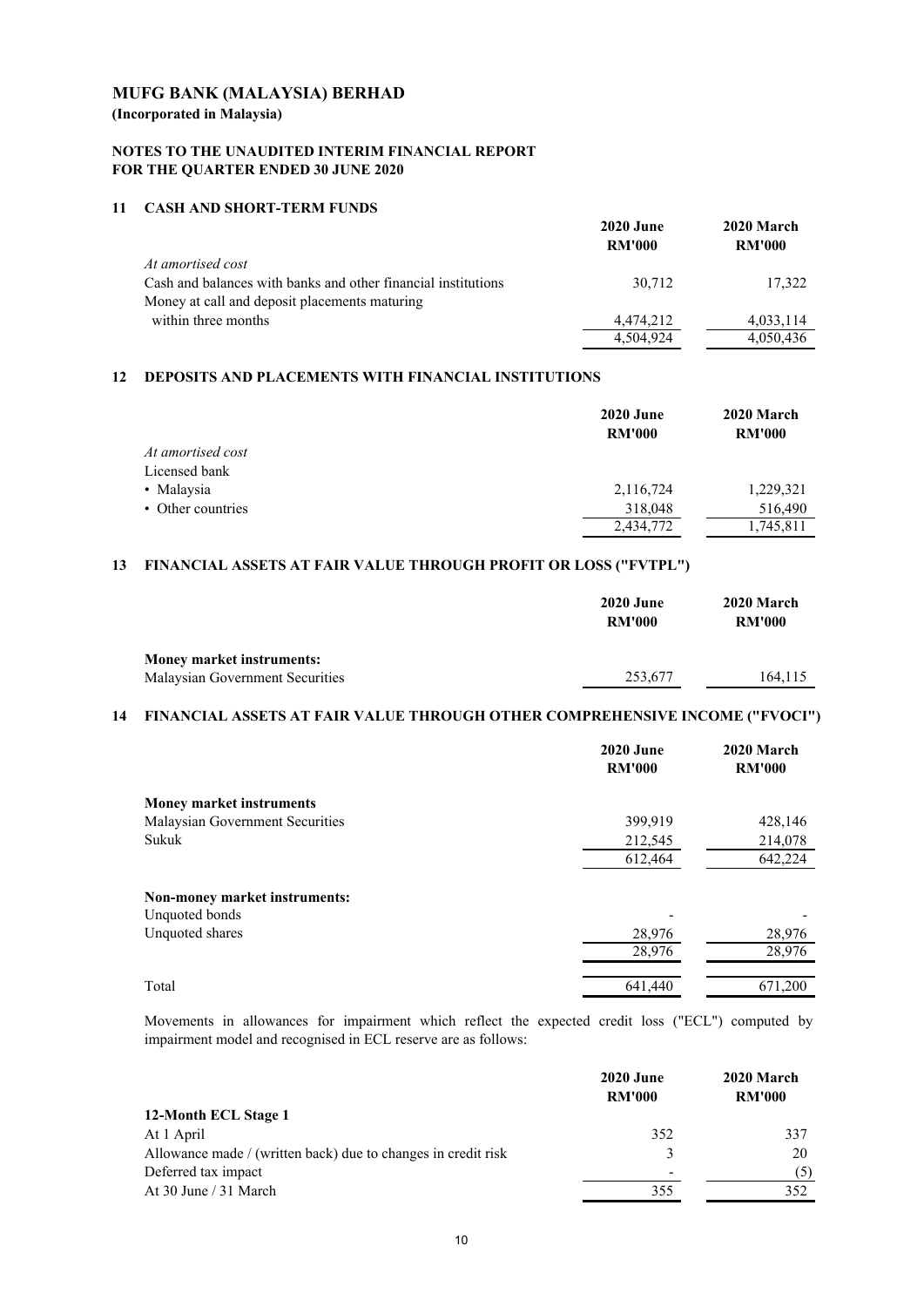**(Incorporated in Malaysia)**

# **NOTES TO THE UNAUDITED INTERIM FINANCIAL REPORT FOR THE QUARTER ENDED 30 JUNE 2020**

# **15 LOANS, ADVANCES AND FINANCING**

|     |                                                                           | <b>2020 June</b><br><b>RM'000</b> | 2020 March<br><b>RM'000</b> |
|-----|---------------------------------------------------------------------------|-----------------------------------|-----------------------------|
| (a) | By type:                                                                  |                                   |                             |
|     | At amortised cost                                                         |                                   |                             |
|     | Overdrafts                                                                | 5,940                             | 12,278                      |
|     | Term loans                                                                |                                   |                             |
|     | Housing loans                                                             | 10,935                            | 10,883                      |
|     | Other term loans                                                          | 4,557,573                         | 4,195,563                   |
|     | Revolving credits                                                         | 3,279,832                         | 5,061,852                   |
|     | <b>Bills</b> receivable                                                   | 147,882                           | 125,752                     |
|     | Claims on customers under acceptance credits                              | 75,426                            | 562,099                     |
|     | Staff loans                                                               | 7,361                             | 7,231                       |
|     |                                                                           | 8,084,948                         | 9,975,658                   |
|     | Unearned interest                                                         | (480)                             | (4,154)                     |
|     | Gross loans, advances and financing                                       | 8,084,468                         | 9,971,504                   |
|     | Impairment allowances on loans, advances and financing                    |                                   |                             |
|     | Stage 1 - 12 month ECL                                                    | (11, 439)                         | (13,619)                    |
|     | Stage 2 - lifetime ECL not credit impaired                                | (50, 385)                         | (13, 381)                   |
|     | Stage 3 - lifetime ECL credit impaired                                    | (9,875)                           | (50, 777)                   |
|     | Net loans, advances and financing                                         | 8,012,769                         | 9,893,727                   |
|     | At fair value                                                             |                                   |                             |
|     | Other term loans                                                          | 117,903                           | 100,393                     |
|     | Net loans, advances and financing                                         | 8,130,673                         | 9,994,120                   |
|     | Gross loans, advances and financing                                       |                                   |                             |
|     | At amortised cost                                                         | 8,084,468                         | 9,971,504                   |
|     | At fair value                                                             | 117,903                           | 100,393                     |
|     |                                                                           | 8,202,372                         | 10,071,897                  |
| (b) | By maturity structure:                                                    |                                   |                             |
|     | Maturing within one year                                                  | 4,263,201                         | 6,059,366                   |
|     | More than one year to three years                                         | 1,713,643                         | 1,329,210                   |
|     | More than three years to five years                                       | 948,897                           | 1,452,362                   |
|     | More than five years                                                      | 1,276,631                         | 1,230,959                   |
|     |                                                                           | 8,202,372                         | 10,071,897                  |
| (c) | By type of customer:                                                      |                                   |                             |
|     | Domestic non-bank financial institutions<br>Domestic business enterprises | 592,657                           | 616,595                     |
|     | Small medium enterprises<br>٠                                             | 435,419                           | 443,271                     |
|     | Others<br>٠                                                               | 5,514,466                         | 6,280,510                   |
|     | Individuals                                                               | 17,983                            | 17,791                      |
|     | Foreign entities                                                          | 1,641,846                         | 2,713,730                   |
|     |                                                                           | 8,202,372                         | 10,071,897                  |
|     | (d) By interest rate sensitivity:                                         |                                   |                             |
|     | Fixed rate                                                                |                                   |                             |
|     | Staff loans                                                               | 4,495                             | 4,342                       |
|     | Variable rates                                                            | 8,197,877                         | 10,067,555                  |
|     |                                                                           | 8,202,372                         | 10,071,897                  |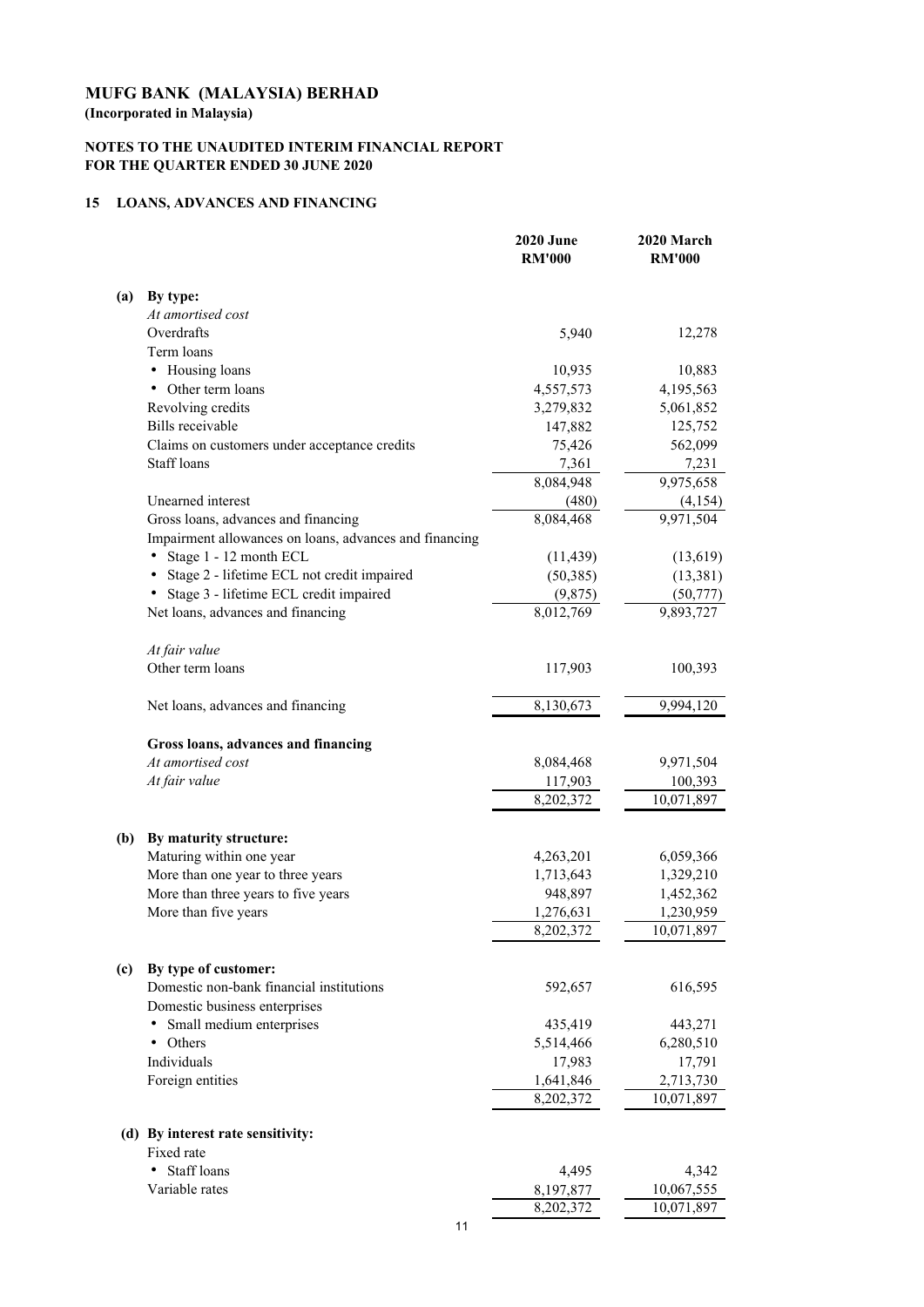# **(Incorporated in Malaysia)**

# **NOTES TO THE UNAUDITED INTERIM FINANCIAL REPORT FOR THE QUARTER ENDED 30 JUNE 2020**

# **15 LOANS, ADVANCES AND FINANCING (CONTD.)**

|     |                                                                     | <b>2020 June</b><br><b>RM'000</b> | 2020 March<br><b>RM'000</b> |
|-----|---------------------------------------------------------------------|-----------------------------------|-----------------------------|
| (e) | By economic sector:                                                 |                                   |                             |
|     | Agricultural, hunting, forestry and fishing                         | 511,878                           | 734,097                     |
|     | Mining and quarrying                                                | 208,408                           | 191,117                     |
|     | Manufacturing                                                       | 1,818,444                         | 1,837,829                   |
|     | Electricity, gas and water                                          | 1,283,176                         | 1,729,798                   |
|     | Construction                                                        | 181,378                           | 244,657                     |
|     | Wholesale and retail trade and restaurants and hotels               | 720,031                           | 687,341                     |
|     | Transport, storage and communication                                | 2,041,176                         | 2,129,517                   |
|     | Finance, insurance, real estate and business services               | 969,882                           | 2,047,077                   |
|     | Households                                                          | 18,295                            | 18,115                      |
|     | Others                                                              | 449,704                           | 452,348                     |
|     |                                                                     | 8,202,372                         | 10,071,897                  |
| (f) | By geographical location:                                           |                                   |                             |
|     | Malaysia                                                            | 6,561,318                         | 8,435,637                   |
|     | Other countries                                                     | 1,641,054                         | 1,636,260                   |
|     |                                                                     | 8,202,372                         | 10,071,897                  |
| (g) | Movements in impaired loans, advances and financing are as follows: |                                   |                             |
|     | At beginning of the period                                          | 425,620                           | 732                         |
|     | Classified as impaired during the period                            | 80,248                            | 475,499                     |
|     | Amount recovered                                                    | (90, 499)                         | (10, 578)                   |
|     | Reclassified as performing                                          | (236, 567)                        | (39,998)                    |
|     | Amount written off                                                  |                                   | (35)                        |
|     | At end of the period                                                | 178,802                           | 425,620                     |
| (h) | Credit-impaired loans by economic sector is as follows:             |                                   |                             |
|     | Household                                                           | 703                               | 698                         |
|     | Manufacturing                                                       | 103,195                           | 424,922                     |
|     | Transport, storage and communication                                | 74,904                            |                             |
|     |                                                                     | 178,802                           | 425,620                     |
| (i) | Credit-impaired loans by geographical location is as follows:       |                                   |                             |

| Malaysia | 178,802 | 425,620 |
|----------|---------|---------|
|          |         |         |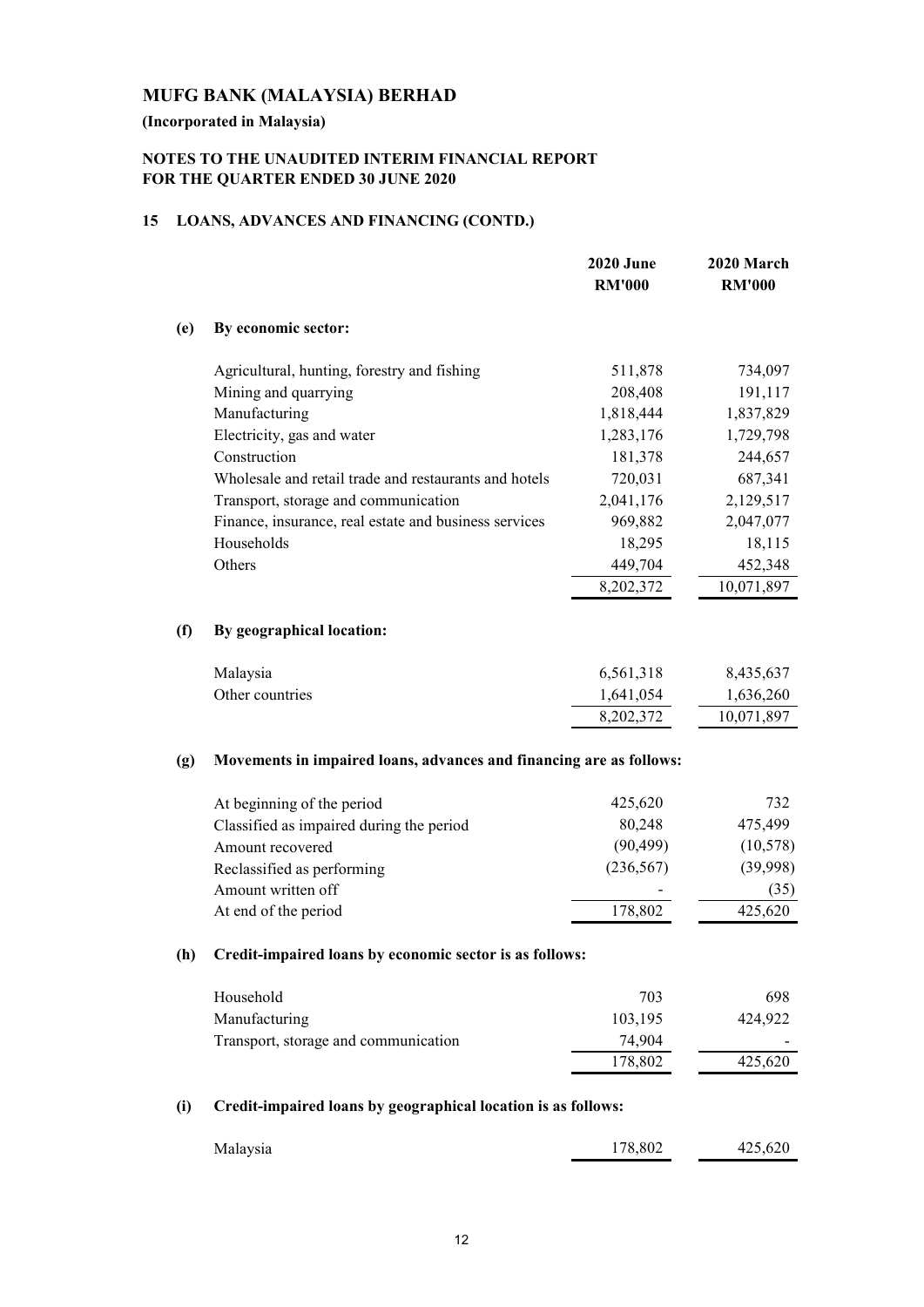**(Incorporated in Malaysia)**

#### **NOTES TO THE UNAUDITED INTERIM FINANCIAL REPORT FOR THE QUARTER ENDED 30 JUNE 2020**

#### **15 LOANS, ADVANCES AND FINANCING (CONTD.)**

#### **(j) Movements in impairment allowances on loans, advances and financing:**

|                                                        | <b>Lifetime ECL</b>      |                          |                           |                        |
|--------------------------------------------------------|--------------------------|--------------------------|---------------------------|------------------------|
|                                                        | 12 month<br><b>ECL</b>   | Not credit<br>impaired   | <b>Credit</b><br>impaired |                        |
|                                                        | Stage 1<br><b>RM'000</b> | Stage 2<br><b>RM'000</b> | Stage 3<br><b>RM'000</b>  | Total<br><b>RM'000</b> |
| <b>At 1 April 2020</b>                                 | 13,619                   | 13,381                   | 50,777                    | 77,777                 |
| Transfer to 12-Month ECL (Stage 1)                     |                          |                          |                           |                        |
| Transfer to Lifetime ECL not credit impaired (Stage 2) | (2,085)                  | 34,244                   | (32,930)                  | (771)                  |
| Transfer to Lifetime ECL credit impaired (Stage 3)     |                          | (172)                    | 479                       | 307                    |
| New financial assets originated                        | 5,735                    | 15,783                   | 8,031                     | 29,549                 |
| Financial assets derecognised (other than write-off)   | (5,905)                  | (12, 864)                | (16,037)                  | (34,806)               |
| Net remeasurement due to changes in credit risk        | 75                       | 13                       | (445)                     | (357)                  |
| Amount written off                                     |                          |                          |                           |                        |
| At 30 June 2020                                        | 11,439                   | 50,385                   | 9,875                     | 71,699                 |
| <b>At 1 April 2019</b>                                 | 5,461                    | 4,781                    | 137                       | 10,379                 |
| Transfer to 12-Month ECL (Stage 1)                     | 157                      | (119)                    |                           | 38                     |
| Transfer to Lifetime ECL not credit impaired (Stage 2) |                          |                          |                           |                        |
| Transfer to Lifetime ECL credit impaired (Stage 3)     | (717)                    |                          | 20,690                    | 19,973                 |
| New financial assets originated                        | 6,352                    | 13,380                   | 29,890                    | 49,622                 |
| Financial assets derecognised (other than write-off)   | (2,039)                  | (4,661)                  | (8)                       | (6,708)                |
| Net remeasurement due to changes in credit risk        | 4,405                    |                          | 103                       | 4,508                  |
| Amount written off                                     |                          |                          | (35)                      | (35)                   |
| <b>At 31 March 2020</b>                                | 13,619                   | 13,381                   | 50,777                    | 77,777                 |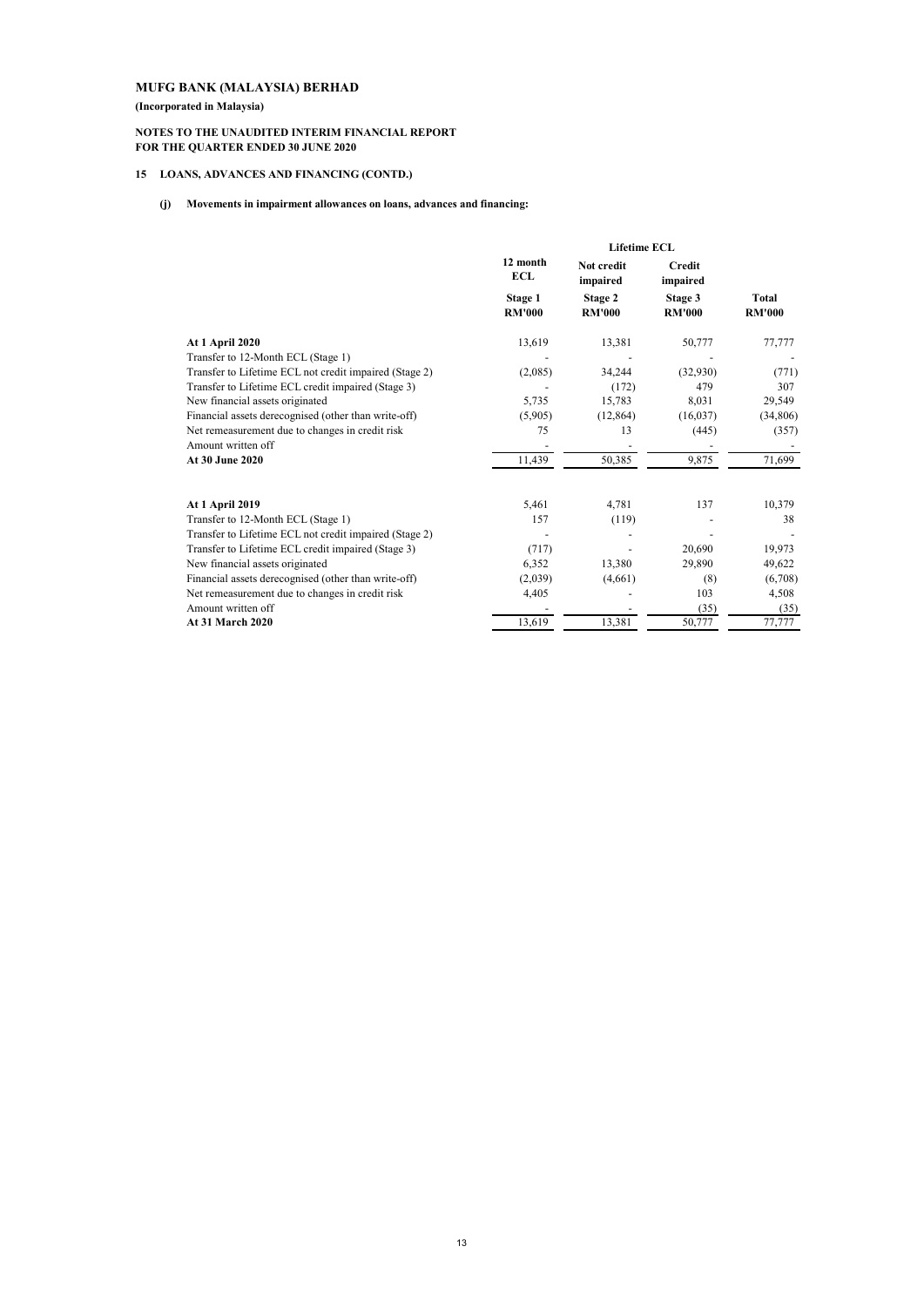#### **NOTES TO THE UNAUDITED INTERIM FINANCIAL REPORT FOR THE QUARTER ENDED 30 JUNE 2020**

## **16 EMBEDDED LOANS MEASURED AT FAIR VALUE THROUGH PROFIT OR LOSS ("FVTPL")**

|                | <b>2020 June</b><br><b>RM'000</b> | 2020 March<br><b>RM'000</b> |
|----------------|-----------------------------------|-----------------------------|
| At fair value  |                                   |                             |
| Embedded loans | 13,739,590                        | 15.501.578                  |
|                |                                   |                             |

Embedded loans included RM13,455,053,000 (2020 March: RM15,144,972,000) of outstanding balance for loans, advances and financing, and fair value for loans and derivatives of RM284,537,000 (2020 March: RM356,606,000).

Included in embedded loans are fair value from derivative financial assets and derivative financial liabilities transacted with the holding company and related companies amounting to RM7,709,000 (2020 March: RM5,604,000) and RM3,319,000 (March 2020: RM17,968,000) respectively.

#### **(a) By maturity structure:**

|     | Maturing within one year                              | 3,488,848  | 5,243,159  |
|-----|-------------------------------------------------------|------------|------------|
|     | More than one year to three years                     | 4,142,149  | 3,683,628  |
|     | More than three years to five years                   | 4,618,463  | 5,533,338  |
|     | More than five years                                  | 1,490,129  | 1,041,453  |
|     |                                                       | 13,739,590 | 15,501,578 |
| (b) | By type of customer:                                  |            |            |
|     | Domestic financial institutions                       | (229, 556) | (45,310)   |
|     | Domestic non-bank financial institutions              | 8,701,772  | 8,834,156  |
|     | Domestic business enterprises                         |            |            |
|     | Small medium enterprises<br>$\bullet$                 | 14,654     | 14,954     |
|     | Others<br>$\bullet$                                   | 5,248,330  | 6,710,142  |
|     | Individuals                                           |            |            |
|     | Foreign entities                                      | 4,390      | (12, 364)  |
|     |                                                       | 13,739,590 | 15,501,578 |
| (c) | By interest rate sensitivity:                         |            |            |
|     | Variable rates                                        | 13,739,590 | 15,501,578 |
| (d) | By economic sector:                                   |            |            |
|     | Mining and quarrying                                  | 2,616      | 3,145      |
|     | Manufacturing                                         | 920,556    | 928,027    |
|     | Electricity, gas and water                            | 1,246,716  | 2,128,957  |
|     | Construction                                          | 907,263    | 923,236    |
|     | Wholesale, retail trade, restaurants and hotels       | 959,107    | 974,047    |
|     | Transport, storage and communication                  | 324,899    | 382,757    |
|     | Finance, insurance, real estate and business services | 9,365,085  | 10,146,835 |
|     | Households                                            |            |            |
|     | Others                                                | 13,349     | 14,573     |
|     |                                                       | 13,739,590 | 15,501,578 |
| (e) | By geographical location:                             |            |            |
|     | Malaysia                                              | 13,683,000 | 15,462,529 |
|     | Other countries                                       | 56,589     | 39,049     |
|     |                                                       | 13,739,590 | 15,501,578 |
|     |                                                       |            |            |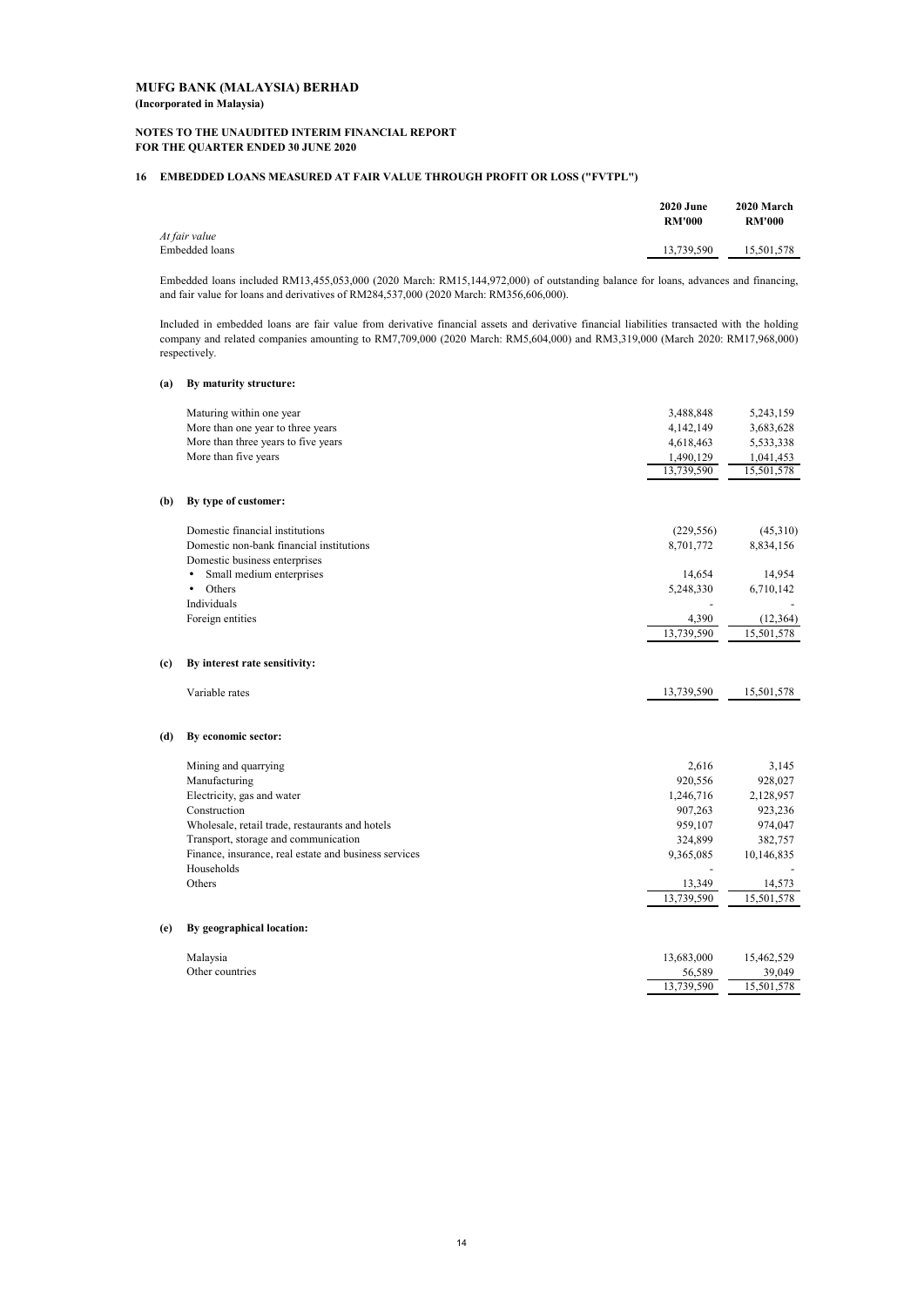#### **NOTES TO THE UNAUDITED INTERIM FINANCIAL REPORT FOR THE QUARTER ENDED 30 JUNE 2020**

#### **17 PURCHASED RECEIVABLES**

|                                                | <b>2020 June</b><br><b>RM'000</b> | 2020 March<br><b>RM'000</b> |
|------------------------------------------------|-----------------------------------|-----------------------------|
| At amortised cost                              |                                   |                             |
| Purchased receivables                          | 698.807                           | 773.319                     |
| Impairment allowances on purchased receivables |                                   |                             |
| Stage 1 - 12 month ECL                         | (475)                             | (258)                       |
| Stage 2 - lifetime ECL not credit impaired     | (190)                             | (59)                        |
| Stage 3 - lifetime ECL credit impaired         | (12)                              | (10)                        |
|                                                | 698.130                           | 772.992                     |
|                                                |                                   |                             |

Purchased receivables relate to receivables acquired by the Bank under the account receivables purchasing and vendors financing product. These amounts owing from obligors have a tenure of within three months. Included in purchased receivables are non-recourse bills receivable amounting to RM680,016,000 (2020 March: RM741,621,000).

#### **(a) Movements in impairment allowances on purchased receivables which reflect the ECL model on impairment during the financial period are as follows:**

|                                                                                                              | 12 month                               | <b>Lifetime ECL</b>                    |                                           |                        |
|--------------------------------------------------------------------------------------------------------------|----------------------------------------|----------------------------------------|-------------------------------------------|------------------------|
|                                                                                                              | <b>ECL</b><br>Stage 1<br><b>RM'000</b> | Not credit<br>Stage 2<br><b>RM'000</b> | <b>Credit</b><br>Stage 3<br><b>RM'000</b> | Total<br><b>RM'000</b> |
| At 1 April 2020                                                                                              | 258                                    | 59                                     | 10                                        | 327                    |
| Transfer to 12-Month ECL (Stage 1)                                                                           |                                        | (3)                                    |                                           | (3)                    |
| Transfer to Lifetime ECL not credit impaired (Stage 2)                                                       |                                        |                                        |                                           |                        |
| Transfer to Lifetime ECL credit impaired (Stage 3)                                                           |                                        |                                        |                                           |                        |
| New financial assets originated                                                                              | 256                                    | 190                                    | 12                                        | 459                    |
| Financial assets derecognised (other than write-off)                                                         | (65)                                   | (54)                                   | (10)                                      | (130)                  |
| Net remeasurement due to changes in credit risk                                                              | 26                                     | (1)                                    |                                           | 25                     |
| Amount written off                                                                                           | -                                      | $\overline{\phantom{a}}$               |                                           |                        |
| At 30 June 2020                                                                                              | 475                                    | 190                                    | 12                                        | 677                    |
| <b>At 1 April 2019</b>                                                                                       | 44                                     | 4                                      |                                           | 48                     |
| Transfer to 12-Month ECL (Stage 1)                                                                           |                                        |                                        |                                           |                        |
| Transfer to Lifetime ECL not credit impaired (Stage 2)<br>Transfer to Lifetime ECL credit impaired (Stage 3) |                                        |                                        |                                           |                        |
| New financial assets originated                                                                              | 258                                    | 59                                     | 10                                        | 327                    |
| Financial assets derecognised (other than write-off)                                                         |                                        |                                        |                                           |                        |
| Net remeasurement due to changes in credit risk                                                              | (44)                                   | (4)                                    |                                           | (48)                   |
| Amount written off                                                                                           |                                        |                                        |                                           |                        |
| <b>At 31 March 2020</b>                                                                                      | 258                                    | 59                                     | 10                                        | 327                    |

#### **18 DERIVATIVE FINANCIAL ASSETS/(LIABILITIES)**

|                                    | <b>2020 June</b>        |                                |                                     | 2020 March              |                                |                                     |
|------------------------------------|-------------------------|--------------------------------|-------------------------------------|-------------------------|--------------------------------|-------------------------------------|
|                                    | Contract/               |                                |                                     | Contract/               |                                |                                     |
|                                    | <b>Notional</b>         | <b>Fair Value</b>              |                                     | <b>Notional</b>         | <b>Fair Value</b>              |                                     |
|                                    | Amount<br><b>RM'000</b> | <b>Assets</b><br><b>RM'000</b> | <b>Liabilities</b><br><b>RM'000</b> | Amount<br><b>RM'000</b> | <b>Assets</b><br><b>RM'000</b> | <b>Liabilities</b><br><b>RM'000</b> |
| At Fair Value                      |                         |                                |                                     |                         |                                |                                     |
| <b>Trading Derivatives</b> *       |                         |                                |                                     |                         |                                |                                     |
| Foreign exchange related contracts |                         |                                |                                     |                         |                                |                                     |
| $\bullet$ Forwards                 | 7,599,447               | 61,403                         | 45,939                              | 7,527,316               | 100,450                        | 71,150                              |
| $\bullet$ Swaps                    | 6,584,754               | 225,547                        | 263,677                             | 7,019,698               | 252,364                        | 300,383                             |
| Interest rate related contracts    |                         |                                |                                     |                         |                                |                                     |
| $\bullet$ Swaps                    | 9.864.651               | 200,605                        | 181,104                             | 10,088,024              | 184,084                        | 164,435                             |
| Other derivatives                  |                         |                                |                                     |                         |                                |                                     |
| • Currency options                 | 124.443                 | 484                            | 434                                 | 195,850                 | 934                            | 499                                 |
| • Premium yielder investments      |                         |                                |                                     | 1,723,000               | 35                             | 35                                  |
|                                    | 24,173,296              | 488,038                        | 491,155                             | 26,553,888              | 537,866                        | 536,502                             |

\* Included in trading derivatives are derivative financial assets and derivative financial liabilities transacted with the holding company and related companies amounting to RM121,537,000 (March 2020: RM117,795,000) and RM136,671,000 (March 2020: RM129,944,000) respectively.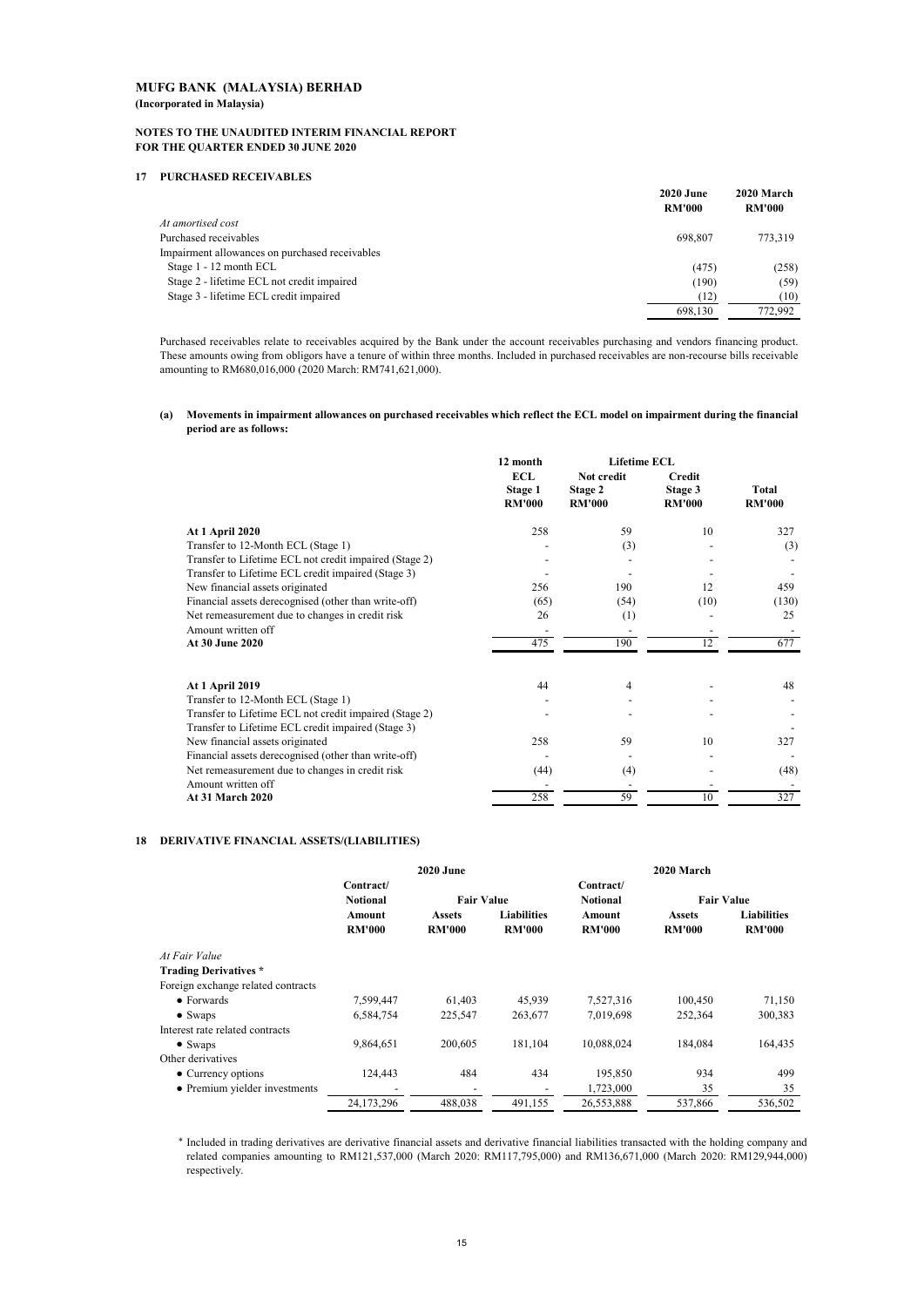**(Incorporated in Malaysia)**

# **NOTES TO THE UNAUDITED INTERIM FINANCIAL REPORT FOR THE QUARTER ENDED 30 JUNE 2020**

## **19 DEPOSITS FROM CUSTOMERS**

|                       | <b>2020 June</b> | 2020 March    |  |
|-----------------------|------------------|---------------|--|
|                       | <b>RM'000</b>    | <b>RM'000</b> |  |
| At amortised cost     |                  |               |  |
| Demand deposits       | 3,441,404        | 3,958,083     |  |
| Money market deposits | 1,626,453        | 1,551,696     |  |
| Savings deposits      | 1.329            | 4,386         |  |
| Fixed deposits        | 4,404,814        | 3,528,608     |  |
|                       | 9,474,000        | 9,042,773     |  |

## **(a) The maturity structure of fixed deposits are as follows:**

| Due within six months  | 4,334,041 | 3,466,435 |
|------------------------|-----------|-----------|
| Six months to one year | 69.698    | 61,065    |
| Above one year         | .075      | .107      |
|                        | 4,404,814 | 3,528,608 |

# **(b) The deposits are sourced from the following customers:**

| Business enterprises | 9,469,959 | 9,034,767 |
|----------------------|-----------|-----------|
| Individuals          | 4.041     | 8.006     |
|                      | 9.474,000 | 9,042,773 |

## **20 DEPOSITS AND PLACEMENTS OF BANKS AND OTHER FINANCIAL INSTITUTIONS**

|                                 | <b>2020 June</b><br><b>RM'000</b> | 2020 March<br><b>RM'000</b> |
|---------------------------------|-----------------------------------|-----------------------------|
| At amortised cost               |                                   |                             |
| Licensed banks                  | 1,027,526                         | 1,059,208                   |
| Non-bank financial institutions |                                   |                             |
|                                 | 1,027,526                         | 1,059,208                   |
|                                 |                                   |                             |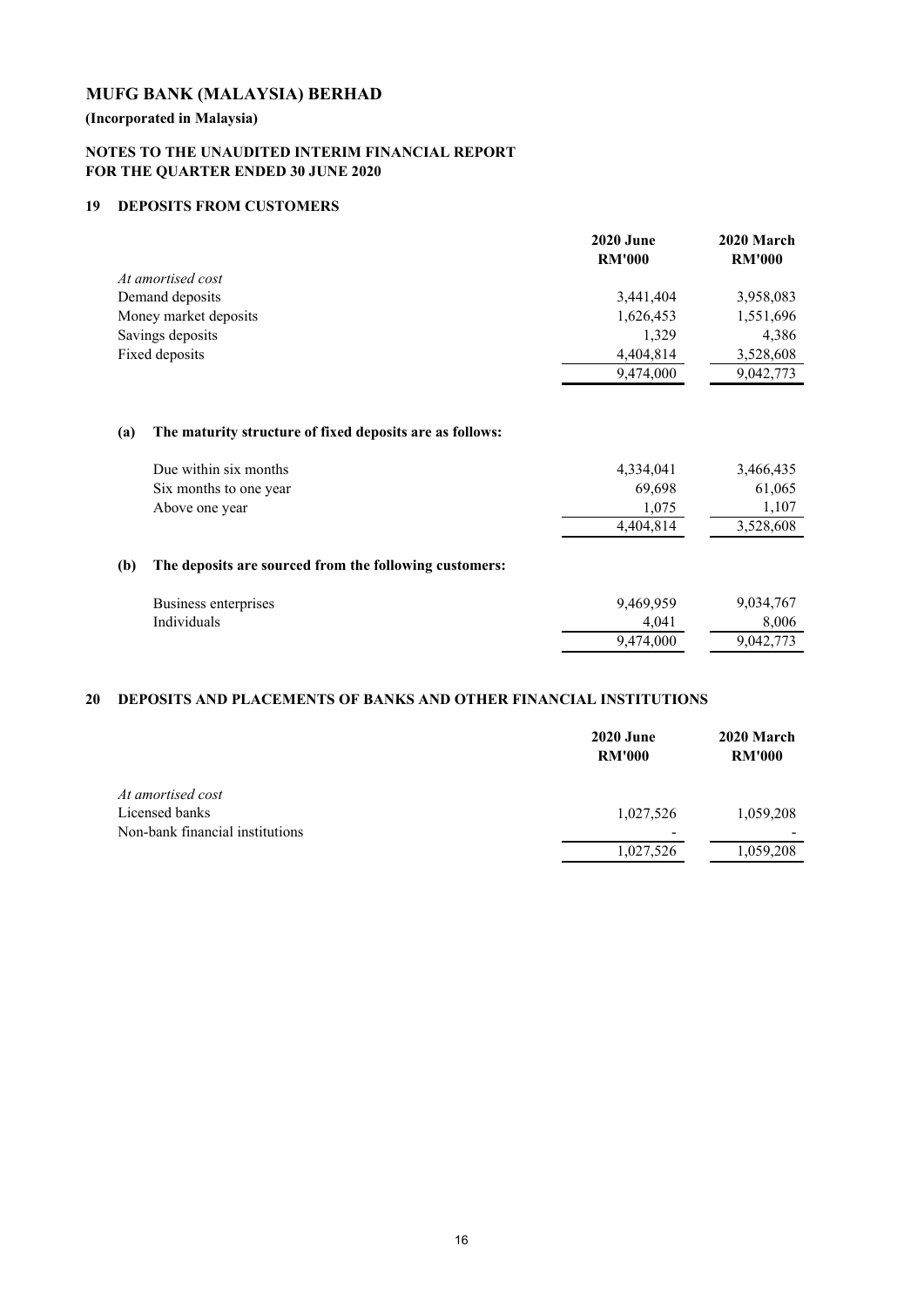**(Incorporated in Malaysia)**

#### **NOTES TO THE UNAUDITED INTERIM FINANCIAL REPORTFOR THE QUARTER ENDED 30 JUNE 2020**

#### **<sup>21</sup> COMMITMENTS AND CONTINGENCIES**

|                                                         |                                      |                                                             | <b>2020 June</b>                                       |                                                     | 2020 March                           |                                                             |                                                        |                                                     |
|---------------------------------------------------------|--------------------------------------|-------------------------------------------------------------|--------------------------------------------------------|-----------------------------------------------------|--------------------------------------|-------------------------------------------------------------|--------------------------------------------------------|-----------------------------------------------------|
|                                                         |                                      | <b>Positive Fair</b>                                        |                                                        |                                                     |                                      | <b>Positive Fair</b>                                        |                                                        |                                                     |
|                                                         | Principal<br>Amount<br><b>RM'000</b> | Value of<br><b>Derivative</b><br>Contracts<br><b>RM'000</b> | <b>Credit</b><br>Equivalent<br>Amount<br><b>RM'000</b> | Risk-<br>Weighted<br><b>Assets</b><br><b>RM'000</b> | Principal<br>Amount<br><b>RM'000</b> | Value of<br><b>Derivative</b><br>Contracts<br><b>RM'000</b> | <b>Credit</b><br>Equivalent<br>Amount<br><b>RM'000</b> | Risk-<br>Weighted<br><b>Assets</b><br><b>RM'000</b> |
| Credit-related Exposures                                |                                      |                                                             |                                                        |                                                     |                                      |                                                             |                                                        |                                                     |
| Direct credit subsitutes                                | 2,975                                |                                                             | 2,971                                                  | 1,485                                               | 2,275                                |                                                             | 2,272                                                  | 1,136                                               |
| Transaction-related contingent items                    | 853,444                              |                                                             | 425,017                                                | 372,872                                             | 842,010                              |                                                             | 419,256                                                | 368,772                                             |
| Short-term self-liquidating trade-related contingencies | 225,201                              |                                                             | 44,925                                                 | 44,376                                              | 317,090                              |                                                             | 63,327                                                 | 52,831                                              |
| Other commitments, such as formal standby facilties     |                                      |                                                             |                                                        |                                                     |                                      |                                                             |                                                        |                                                     |
| and credit lines, with an original maturity of:         |                                      |                                                             |                                                        |                                                     |                                      |                                                             |                                                        |                                                     |
| - not exceeding one year                                | 239,892                              |                                                             | 47,582                                                 | 47,582                                              | 229,926                              |                                                             | 45,567                                                 | 45,567                                              |
| - exceeding one year                                    | 74                                   |                                                             | 37                                                     | 32                                                  | 169                                  |                                                             | 84                                                     | 79                                                  |
| Any commitments that are unconditionally cancelled at   |                                      |                                                             |                                                        |                                                     |                                      |                                                             |                                                        |                                                     |
| any time by the Bank without prior notice or that       |                                      |                                                             |                                                        |                                                     |                                      |                                                             |                                                        |                                                     |
| effectively provide for automatic cancellation due to   |                                      |                                                             |                                                        |                                                     |                                      |                                                             |                                                        |                                                     |
| deterioration in a borrower's creditworthiness          | 7,733,642                            |                                                             |                                                        |                                                     | 7,013,689                            |                                                             |                                                        |                                                     |
| Securitisation exposures                                | 15,000                               |                                                             | 3,000                                                  | 2,250                                               | 15,000                               |                                                             | 3,000                                                  | 2,250                                               |
|                                                         | 9,070,228                            |                                                             | 523,532                                                | 468,597                                             | 8,420,159                            |                                                             | 533,506                                                | 470,635                                             |
|                                                         |                                      |                                                             |                                                        |                                                     |                                      |                                                             |                                                        |                                                     |
| Embedded loans                                          |                                      |                                                             |                                                        |                                                     |                                      |                                                             |                                                        |                                                     |
| Foreign exchange related contracts                      |                                      |                                                             |                                                        |                                                     |                                      |                                                             |                                                        |                                                     |
| - one year or less                                      | 5,003,962                            | 165,785                                                     | 234,462                                                | 122,195                                             | 6,045,686                            | 272,431                                                     | 303,395                                                | 181,664                                             |
| - over one year to five years                           | 13,216,896                           | 400,882                                                     | 1,363,322                                              | 760,952                                             | 14,109,521                           | 469,073                                                     | 1,488,240                                              | 832,226                                             |
| - over five years                                       | 1,389,980                            | 58,677                                                      | 239,590                                                | 165,032                                             | 1,437,619                            | 67,314                                                      | 259,946                                                | 177,811                                             |
| Interest rate related contracts                         |                                      |                                                             |                                                        |                                                     |                                      |                                                             |                                                        |                                                     |
| - one year or less                                      | 3,983,013                            | 5,070                                                       | $(218)$ *                                              | $(54)$ *                                            | 6,479,298                            | 13,700                                                      | 12,403                                                 | 3,243                                               |
| - over one year to five years                           | 11,373,414                           | 115,877                                                     | 189,683                                                | 82,371                                              | 11,221,810                           | 103,760                                                     | 192,991                                                | 79,153                                              |
| - over five years                                       | 1,464,962                            | 60,004                                                      | 127,977                                                | 46,006                                              | 1,571,027                            | 56,772                                                      | 127,876                                                | 45,466                                              |
|                                                         | 36,432,227                           | 806,295                                                     | 2,154,815                                              | 1,176,502                                           | 40,864,961                           | 983,052                                                     | 2,384,852                                              | 1,319,562                                           |
| Derivative Financial Instruments:                       |                                      |                                                             |                                                        |                                                     |                                      |                                                             |                                                        |                                                     |
| Foreign exchange related contracts                      |                                      |                                                             |                                                        |                                                     |                                      |                                                             |                                                        |                                                     |
| - one year or less                                      | 8,067,112                            | 74,447                                                      | 189,424                                                | 126,693                                             | 7,420,328                            | 104,608                                                     | 216,355                                                | 141,808                                             |
| - over one year to five years                           | 3,997,897                            | 120,830                                                     | 379,785                                                | 305,009                                             | 5,059,742                            | 146,775                                                     | 334,703                                                | 288,306                                             |
| - over five years                                       | 2,119,192                            | 91,673                                                      | 325,938                                                | 238,801                                             | 2,066,944                            | 101,430                                                     | 326,341                                                | 246,794                                             |
| Interest rate related contracts                         |                                      |                                                             |                                                        |                                                     |                                      |                                                             |                                                        |                                                     |
| - one year or less                                      | 2,834,819                            | 525                                                         | 3,763                                                  | 1,534                                               | 2,908,754                            | 3,860                                                       | 4,148                                                  | 1,725                                               |
| - over one year to five years                           | 4,857,402                            | 76,971                                                      | 117,166                                                | 76,304                                              | 4,926,023                            | 68,703                                                      | 122,084                                                | 80,673                                              |
| - over five years                                       | 2,172,430                            | 123,108                                                     | 152,394                                                | 102,275                                             | 2,253,246                            | 111,521                                                     | 154,914                                                | 102,227                                             |
| Currency options                                        |                                      |                                                             |                                                        |                                                     |                                      |                                                             |                                                        |                                                     |
| - one year or less                                      | 62,222                               | 484                                                         | 1,417                                                  | 1,417                                               | 97,925                               | 934                                                         | 2,403                                                  | 2,403                                               |
| Premium yielder investments                             |                                      |                                                             |                                                        |                                                     |                                      |                                                             |                                                        |                                                     |
| - one year or less                                      |                                      |                                                             |                                                        |                                                     | 861,500                              | 35                                                          | 12,957                                                 | 2,591                                               |
|                                                         | 24,111,074                           | 488,038                                                     | 1,169,888                                              | 852,032                                             | 25,594,462                           | 537,866                                                     | 1,173,904                                              | 866,528                                             |
| Total                                                   | 69,613,529                           | 1,294,333                                                   | 3,848,236                                              | 2,497,132                                           | 74,879,582                           | 1,520,918                                                   | 4,092,262                                              | 2,656,725                                           |

\* Result of netting arising from International Swaps and Derivatives Association ("ISDA") master agreements and Credit Support Annex ("CSA").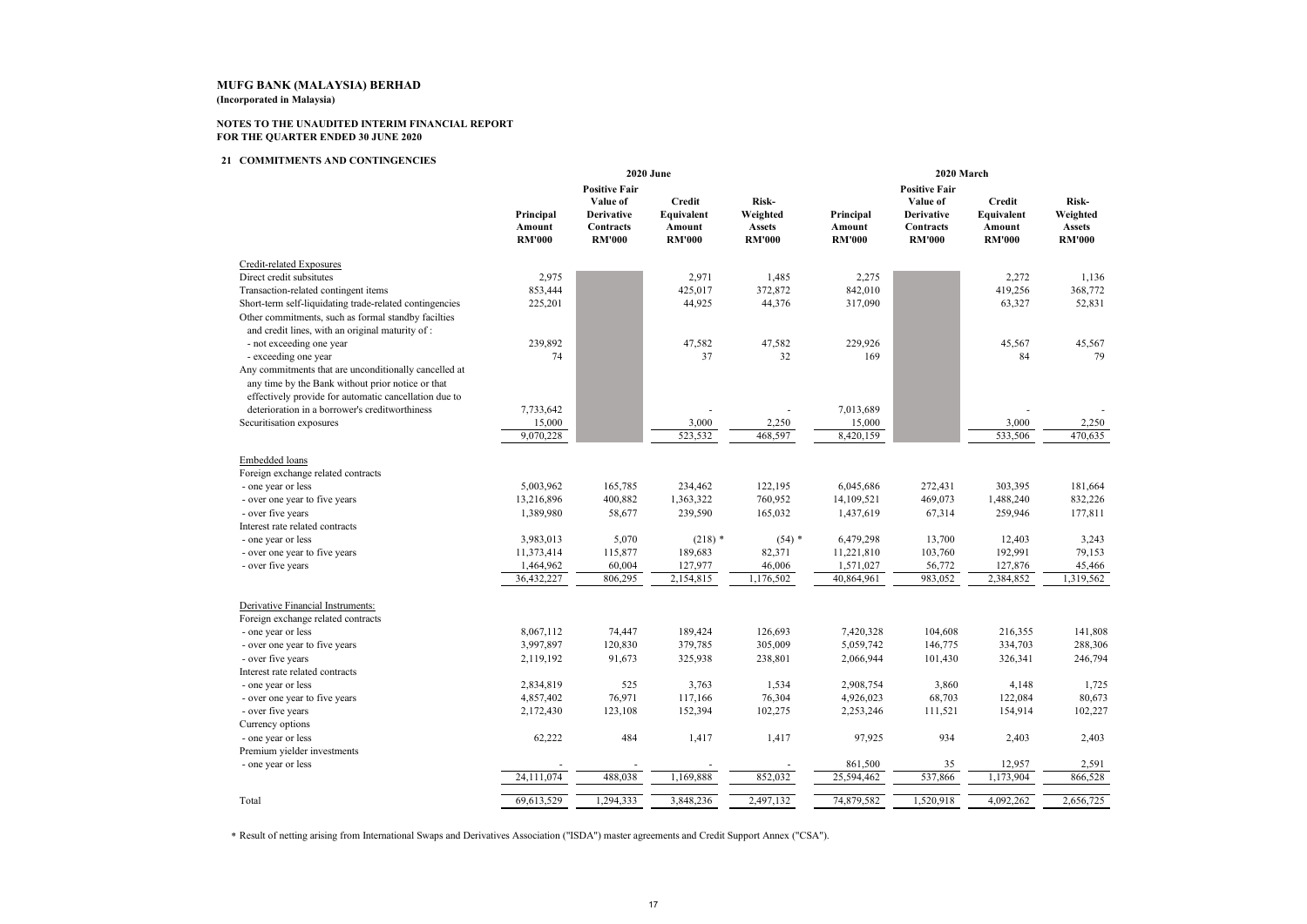#### **NOTES TO THE UNAUDITED INTERIM FINANCIAL REPORT FOR THE QUARTER ENDED 30 JUNE 2020**

|                     |                                                                          | <b>1st Ouarter Ended</b>          |                                   | <b>Three Months Ended</b>         |                                   |
|---------------------|--------------------------------------------------------------------------|-----------------------------------|-----------------------------------|-----------------------------------|-----------------------------------|
|                     |                                                                          | <b>2020 June</b><br><b>RM'000</b> | <b>2019 June</b><br><b>RM'000</b> | <b>2020 June</b><br><b>RM'000</b> | <b>2019 June</b><br><b>RM'000</b> |
| 22                  | <b>INTEREST INCOME</b>                                                   |                                   |                                   |                                   |                                   |
|                     | Loans, advances and financing measured at amortised cost and fair value  | 66,757                            | 73,337                            | 66,757                            | 73,337                            |
|                     | Money at call and deposit placements with financial institutions         | 20,161                            | 37,484                            | 20,161                            | 37,484                            |
|                     | Financial assets at FVTPL                                                | 3,731                             | 1,146                             | 3,731                             | 1,146                             |
|                     | Financial assets at FVOCI                                                | 4,762                             | 3,920                             | 4,762                             | 3,920                             |
|                     |                                                                          | 95,411                            | 115,887                           | 95,411                            | 115,887                           |
| 23                  | <b>INTEREST EXPENSE</b>                                                  |                                   |                                   |                                   |                                   |
|                     | Deposits and placements of banks and other financial institutions        | 30,667                            | 43,207                            | 30,667                            | 43,207                            |
|                     | Deposits from other customers                                            | 6,746                             | 8,609                             | 6,746                             | 8.609                             |
|                     |                                                                          | 37,413                            | 51,816                            | 37,413                            | 51,816                            |
| 24                  | NET INCOME FROM EMBEDDED LOANS MEASURED AT FVTPL                         |                                   |                                   |                                   |                                   |
| Interest income     |                                                                          | 68,181                            | 115,741                           | 68,181                            | 115,741                           |
| Interest expense    |                                                                          | (53, 653)                         | (111,677)                         | (53, 653)                         | (111, 677)                        |
|                     | Unrealised loss in fair value of embedded loans                          | (24,160)                          | (37,519)                          | (24,160)                          | (37, 519)                         |
|                     | Realised gain in fair value of embedded loans                            | 19,410                            | 39,751                            | 19,410                            | 39,751                            |
|                     |                                                                          | 9,778                             | 6,296                             | 9,778                             | 6,296                             |
| 25                  | <b>OTHER OPERATING INCOME</b>                                            |                                   |                                   |                                   |                                   |
| Fee income          |                                                                          |                                   |                                   |                                   |                                   |
| Commission          |                                                                          | 447                               | 406                               | 447                               | 406                               |
| Guarantee fees      |                                                                          | 868                               | 1,067                             | 868                               | 1,067                             |
|                     | Service charges and fees                                                 | 506                               | 923                               | 506                               | 923                               |
|                     | Commitment fees                                                          | 221                               | 142                               | 221                               | 142                               |
|                     | Other fee income                                                         | 4,136<br>6,178                    | 1,248<br>3,786                    | 4,136<br>6,178                    | 1,248<br>3,786                    |
|                     | <b>Investment</b> income                                                 |                                   |                                   |                                   |                                   |
| Gross dividends     |                                                                          | 111                               | 111                               | 111                               | 111                               |
|                     | Realised (loss)/gain in fair value of derivative financial instruments   | (12, 572)                         | (13,350)                          | (12, 572)                         | (13,350)                          |
|                     | Realised gain in fair value of trading securities                        | 6,065                             | 1,745                             | 6,065                             | 1,745                             |
|                     | Unrealised gain/(loss) in fair value of derivative financial instruments | (8,580)                           | (4, 713)                          | (8,580)                           | (4,713)                           |
|                     | Unrealised gain in fair value of trading securities                      | 504                               | 88                                | 504                               | 88                                |
|                     | Foreign exchange gain/(loss)                                             | 45,906                            | 25,972                            | 45,906                            | 25,972                            |
|                     | Net premium (paid)/received for options                                  |                                   | (45)                              |                                   | (45)                              |
|                     |                                                                          | 31,434                            | 9,808                             | 31,434                            | 9.808                             |
| <b>Other income</b> | Other operating income                                                   | 2,570                             | 2,302                             | 2,570                             | 2,302                             |
|                     |                                                                          | 40,182                            | 15,896                            | 40,182                            | 15,896                            |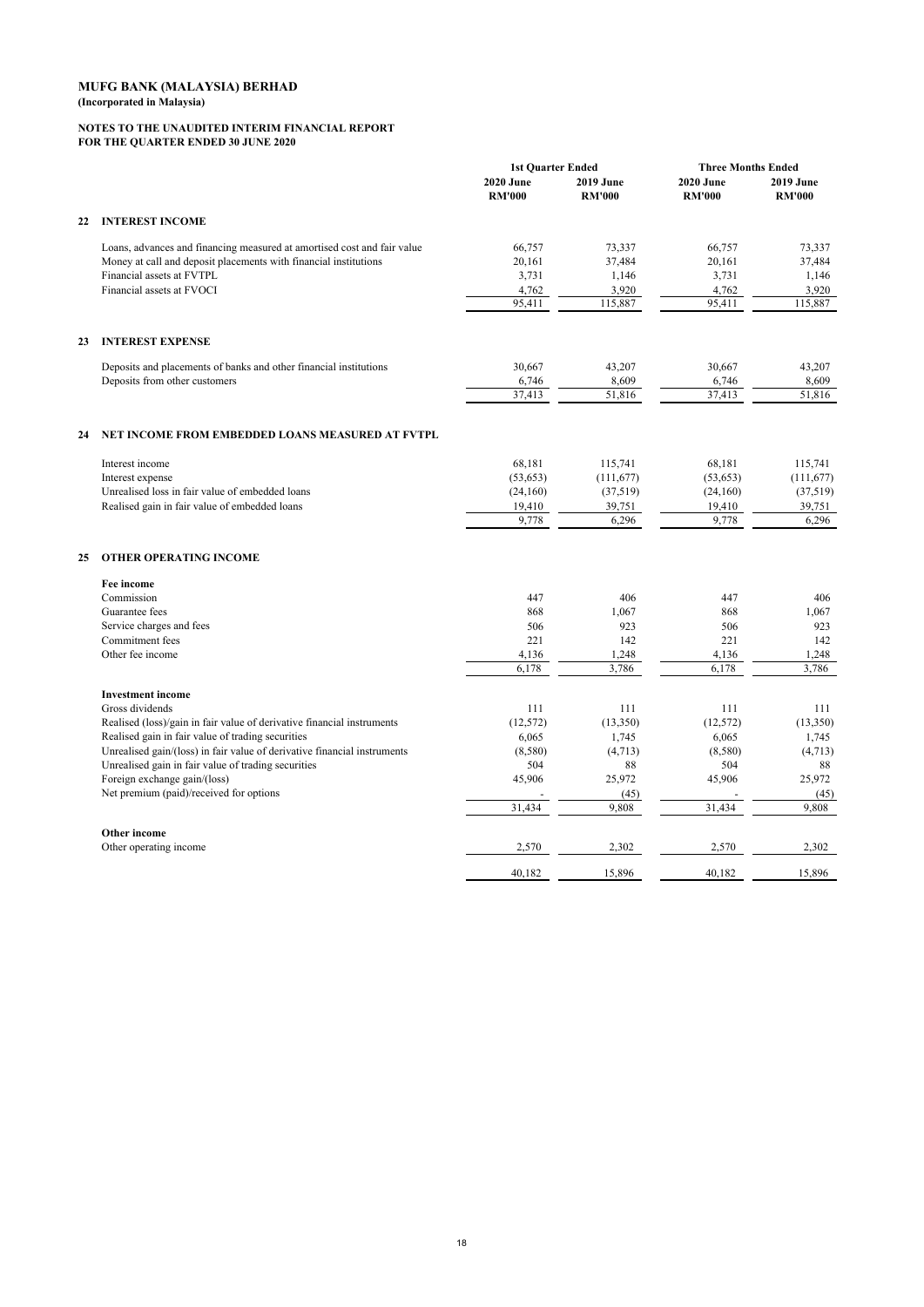#### **NOTES TO THE UNAUDITED INTERIM FINANCIAL REPORT FOR THE QUARTER ENDED 30 JUNE 2020**

|    |                                                 | <b>1st Ouarter Ended</b>          |                                   | <b>Three Months Ended</b>  |                                   |
|----|-------------------------------------------------|-----------------------------------|-----------------------------------|----------------------------|-----------------------------------|
|    |                                                 | <b>2020 June</b><br><b>RM'000</b> | <b>2019 June</b><br><b>RM'000</b> | 2020 June<br><b>RM'000</b> | <b>2019 June</b><br><b>RM'000</b> |
| 26 | <b>OTHER OPERATING EXPENSES</b>                 |                                   |                                   |                            |                                   |
|    | Personnel expenses                              | 27,639                            | 28,154                            | 27,639                     | 28,154                            |
|    | Establishment related expenses                  | 10,711                            | 5,917                             | 10,711                     | 5,917                             |
|    | Promotion and marketing related expenses        | 329                               | 543                               | 329                        | 543                               |
|    | Administrative and other expenses               | 8,265                             | 6,666                             | 8,265                      | 6.666                             |
|    |                                                 | 46,944                            | 41,280                            | 46,944                     | 41,280                            |
|    | <b>Personnel expenses</b>                       |                                   |                                   |                            |                                   |
|    | - Wages, salaries and bonus                     | 21,407                            | 21,741                            | 21,407                     | 21,741                            |
|    | - Defined benefit plan                          | 1,058                             | 1,026                             | 1,058                      | 1,026                             |
|    | - Defined contribution plan                     | 2,586                             | 2,441                             | 2,586                      | 2,441                             |
|    | - Other employee benefits                       | 2,588                             | 2,946                             | 2,588                      | 2,946                             |
|    |                                                 | 27,639                            | 28,154                            | 27,639                     | 28,154                            |
|    | <b>Establishment related expenses</b>           |                                   |                                   |                            |                                   |
|    | - Depreciation of property, plant and equipment | 1,573                             | 1,221                             | 1,573                      | 1,221                             |
|    | - Amortisation of intangible assets             | 7,055                             | 2,898                             | 7,055                      | 2,898                             |
|    | - Depreciation of right-of-use assets           | 922                               | 1,092                             | 922                        | 1,092                             |
|    | - Hire of equipment                             | 431                               | 257                               | 431                        | 257                               |
|    | - Repair and maintenance                        | 48                                | 6                                 | 48                         | 6                                 |
|    | - Rental of premises                            | 426                               | 269                               | 426                        | 269                               |
|    | - Others                                        | 256                               | 174                               | 256                        | 174                               |
|    |                                                 | 10,711                            | 5,917                             | 10,711                     | 5,917                             |
|    | Promotion and marketing related expenses        |                                   |                                   |                            |                                   |
|    | - Advertising and publicity                     | 51                                | 37                                | 51                         | 37                                |
|    | - Others                                        | 278                               | 506                               | 278                        | 506                               |
|    |                                                 | 329                               | 543                               | 329                        | 543                               |
|    | Administrative and other expenses               |                                   |                                   |                            |                                   |
|    | - Cash collateral fees                          | 270                               | 2,145                             | 270                        | 2,145                             |
|    | - Communication expenses                        | 243                               | 112                               | 243                        | 112                               |
|    | - Legal and professional fees                   | 45                                | 270                               | 45                         | 270                               |
|    | - Others                                        | 7,707                             | 4,139                             | 7,707                      | 4,139                             |
|    |                                                 | 8,265                             | 6,666                             | 8,265                      | 6,666                             |
|    |                                                 |                                   |                                   |                            |                                   |

## **27 (ALLOWANCE)/WRITEBACK FOR IMPAIRMENT ON FINANCIAL INSTRUMENTS**

| Stage 1 and 2 expected credit losses made during the year | (56, 395) | (9,297) | (56, 395)         | (9,297) |
|-----------------------------------------------------------|-----------|---------|-------------------|---------|
| Stage 1 and 2 expected credit losses written back         | 21.150    | 6.542   | 21.150            | 6.542   |
| Stage 3 expected credit losses made during the year       | (8,405)   |         | (8, 405)          |         |
| Stage 3 expected credit losses written back               | 49.422    | В       | 49.422            |         |
| Impaired loans, advances and financing written off        |           | (13)    |                   | (13)    |
| Other movements                                           | (2)       |         | $\left( 2\right)$ |         |
| Bad debts written back                                    |           |         |                   |         |
|                                                           | 5,770     | (2,755) | 5.770             | (2,755) |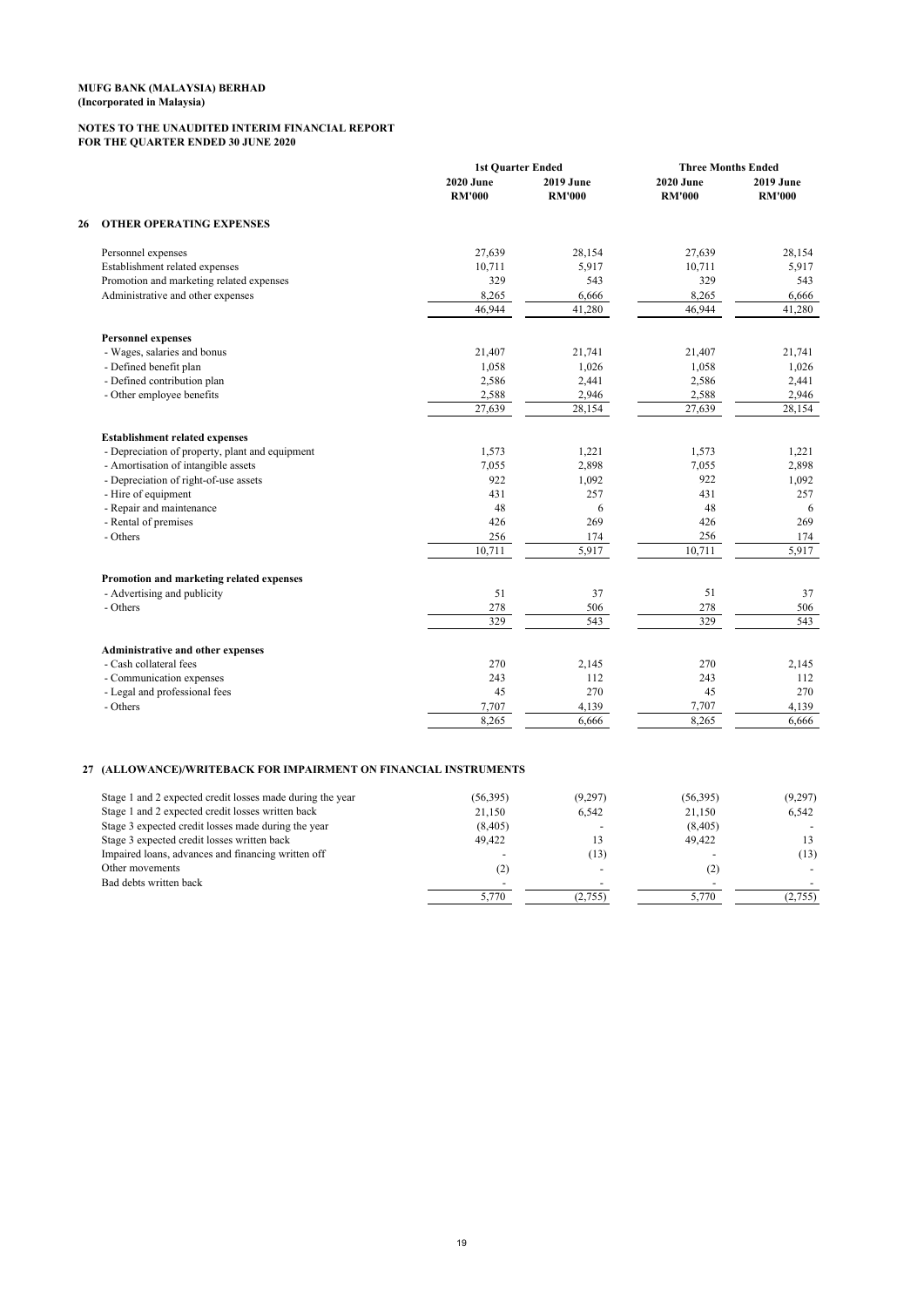**(Incorporated in Malaysia)**

# **NOTES TO THE UNAUDITED INTERIM FINANCIAL REPORT FOR THE QUARTER ENDED 30 JUNE 2020**

## **28 CAPITAL ADEQUACY**

- (a) The capital adequacy ratios consist of total capital and risk-weighted assets derived from balances of the Bank and are computed in accordance with BNM's Guidelines on Capital Adequacy Framework (Capital Components and Basel II - Risk Weighted Assets) ("CAF"). The Bank adopted the Standardised Approach for Credit Risk and Market Risk, and the Basic Indicator Approach for Operational Risk.
- (b) The capital adequacy ratios of the Bank are as follows:

|                                              | <b>2020 June</b> | 2020 March |
|----------------------------------------------|------------------|------------|
| Common equity Tier 1 ("CET 1") capital ratio | 23.359%          | 22.955%    |
| Tier 1 capital ratio                         | 23.359%          | 22.955%    |
| Total capital ratio                          | 24.263%          | 23.575%    |

## (c) The components of Tier 1 and Tier 2 capital of the Bank are as follows:

|                                          | <b>2020 June</b><br><b>RM'000</b> | 2020 March<br><b>RM'000</b> |
|------------------------------------------|-----------------------------------|-----------------------------|
| CET 1 and Tier 1 capital                 |                                   |                             |
| Paid-up share capital                    | 200,000                           | 200,000                     |
| Retained profits                         | 3,005,605                         | 3,005,605                   |
| Other reserves                           | 80,367                            | 78,392                      |
|                                          | 3,285,972                         | 3,283,997                   |
| Less                                     |                                   |                             |
| Deferred tax assets                      |                                   |                             |
| Intangible assets                        | (99,308)                          | (60, 955)                   |
| 55% of fair value reserve                | (16, 403)                         | (15,318)                    |
| Regulatory reserve                       | (55,990)                          | (55,990)                    |
|                                          | 3,114,271                         | 3,151,734                   |
| Tier 2 capital                           |                                   |                             |
| Stage 1 and 2 ECL and regulatory reserve | 120,453                           | 85,202                      |
| <b>Total Capital</b>                     | 3,234,724                         | 3,236,936                   |
|                                          |                                   |                             |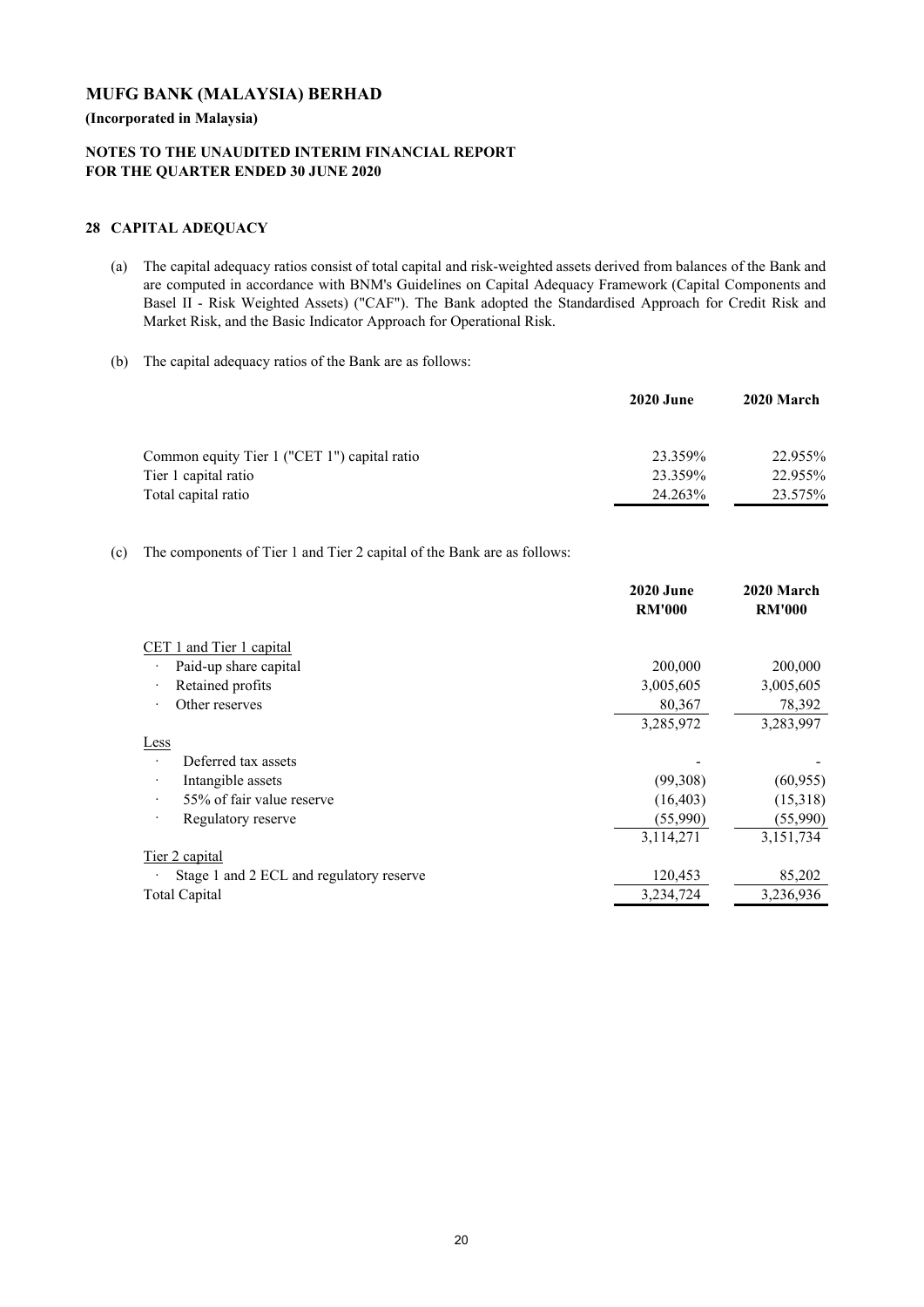#### **NOTES TO THE UNAUDITED INTERIM FINANCIAL REPORT FOR THE QUARTER ENDED 30 JUNE 2020**

## **28 CAPITAL ADEQUACY (CONT'D)**

(d) The components of risk-weighted assets of the Bank are as follows:

## **2020 June**

|                                                  |                         |                                            |                                                 | Risk-                                      |                                                 |
|--------------------------------------------------|-------------------------|--------------------------------------------|-------------------------------------------------|--------------------------------------------|-------------------------------------------------|
| <b>Exposure Class</b>                            |                         | Gross<br><b>Exposures</b><br><b>RM'000</b> | <b>Net</b><br><b>Exposures</b><br><b>RM'000</b> | Weighted<br><b>Assets</b><br><b>RM'000</b> | Capital<br><b>Requirements</b><br><b>RM'000</b> |
| (i) Credit Risk                                  |                         |                                            |                                                 |                                            |                                                 |
| On-Balance Sheet Exposures:                      |                         |                                            |                                                 |                                            |                                                 |
| Sovereigns/Central Banks                         |                         | 5,443,323                                  | 5,443,323                                       | 370,080                                    | 29,606                                          |
| <b>Public Sector Entities</b>                    |                         | 6,214                                      | 6,214                                           | 1,243                                      | 99                                              |
| Banks, Development Financial Institutions & MDBs |                         | 3,238,938                                  | 3,238,938                                       | 864,170                                    | 69,134                                          |
| Insurance Cos, Securities Firms & Fund Managers  |                         |                                            |                                                 |                                            |                                                 |
| Corporates                                       |                         | 21,637,325                                 | 6,548,191                                       | 6,725,328                                  | 538,026                                         |
| Regulatory Retail                                |                         | 1,732                                      | 1,732                                           | 1,732                                      | 139                                             |
| <b>Residential Mortgages</b>                     |                         | 13,987                                     | 13,987                                          | 6,563                                      | 525                                             |
| Other Assets                                     |                         | 550,056                                    | 550,056                                         | 376,348                                    | 30,108                                          |
| <b>Equity Exposures</b>                          |                         | 27,856                                     | 27,856                                          | 27,856                                     | 2,228                                           |
| Defaulted Exposures                              |                         | 2,284                                      | 2,284                                           | 2,284                                      | 183                                             |
| <b>Total On-Balance Sheet Exposures</b>          |                         | 30,921,715                                 | 15,832,581                                      | 8,375,604                                  | 670,048                                         |
| Off-Balance Sheet Exposures:                     |                         |                                            |                                                 |                                            |                                                 |
| Credit-related exposures                         |                         | 520,532                                    | 520,532                                         | 466,347                                    | 37,308                                          |
| Securitisation exposures                         |                         | 3,000                                      | 3,000                                           | 2,250                                      | 180                                             |
| Derivatives financial instruments                |                         | 3,324,703                                  | 3,324,703                                       | 2,028,535                                  | 162,283                                         |
| <b>Total Off-Balance Sheet Exposures</b>         |                         | 3,848,236                                  | 3,848,236                                       | 2,497,132                                  | 199,771                                         |
| Total On and Off-Balance Sheet Exposures         |                         | 34,769,951                                 | 19,680,817                                      | 10,872,735                                 | 869,819                                         |
| (ii) Large Exposure Risk Requirement             |                         |                                            |                                                 |                                            |                                                 |
|                                                  | Long<br><b>Position</b> | <b>Short</b><br><b>Position</b>            |                                                 |                                            |                                                 |
| (iii) Market Risk                                |                         |                                            |                                                 |                                            |                                                 |
| <b>Interest Rate Risk</b>                        | 62,682,486              | (62,300,018)                               |                                                 | 1,592,654                                  | 127,412                                         |
| Foreign Exchange Risk                            | 50,460                  | (26,712)                                   |                                                 | 50,460                                     | 4,037                                           |
|                                                  |                         |                                            |                                                 |                                            |                                                 |
|                                                  | 62,732,946              | (62, 326, 730)                             |                                                 | 1,643,114                                  | 131,449                                         |
| (iv) Operational Risk                            |                         |                                            |                                                 | 816,207                                    | 65,297                                          |
| <b>Total RWA and Capital Requirements</b>        |                         | 34.769.951                                 | 19.680.817                                      | 13,332,056                                 | 1.066.565                                       |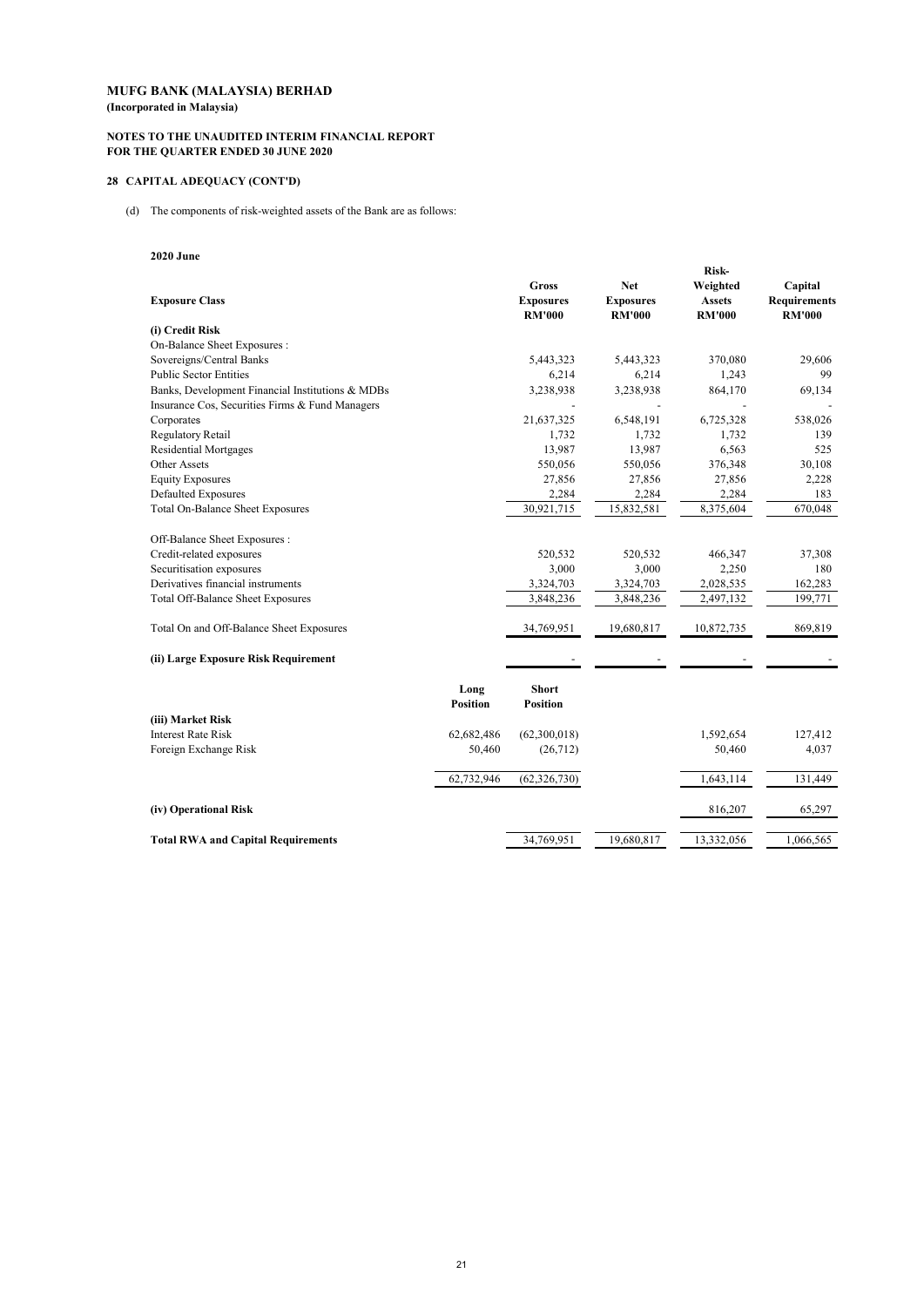**(Incorporated in Malaysia)**

#### **NOTES TO THE UNAUDITED INTERIM FINANCIAL REPORT FOR THE QUARTER ENDED 30 JUNE 2020**

## **28 CAPITAL ADEQUACY (CONTD.)**

(d) The components of risk-weighted assets of the Bank are as follows:

## **2020 March**

|                                                  |                      |                                            |                                                 | Risk-                                      |                                                 |
|--------------------------------------------------|----------------------|--------------------------------------------|-------------------------------------------------|--------------------------------------------|-------------------------------------------------|
| <b>Exposure Class</b>                            |                      | Gross<br><b>Exposures</b><br><b>RM'000</b> | <b>Net</b><br><b>Exposures</b><br><b>RM'000</b> | Weighted<br><b>Assets</b><br><b>RM'000</b> | Capital<br><b>Requirements</b><br><b>RM'000</b> |
| (i) Credit Risk                                  |                      |                                            |                                                 |                                            |                                                 |
| On-Balance Sheet Exposures:                      |                      |                                            |                                                 |                                            |                                                 |
| Sovereigns/Central Banks                         |                      | 3,966,290                                  | 3,966,290                                       | 241,757                                    | 19,341                                          |
| <b>Public Sector Entities</b>                    |                      | 6,214                                      | 6,214                                           | 1,243                                      | 99                                              |
| Banks, Development Financial Institutions & MDBs |                      | 3,346,923                                  | 3,346,923                                       | 809,876                                    | 64,790                                          |
| Insurance Cos, Securities Firms & Fund Managers  |                      |                                            | $\overline{\phantom{a}}$                        |                                            |                                                 |
| Corporates                                       |                      | 25,201,048                                 | 6,741,777                                       | 6,936,061                                  | 554,885                                         |
| Regulatory Retail                                |                      | 1,572                                      | 1,572                                           | 1,572                                      | 126                                             |
| <b>Residential Mortgages</b>                     |                      | 13,996                                     | 13,996                                          | 6,569                                      | 526                                             |
| <b>Equity Exposures</b>                          |                      | 28,976                                     | 28,976                                          | 28,976                                     | 2,318                                           |
| Other Assets                                     |                      | 529,827                                    | 529,827                                         | 362,347                                    | 28,988                                          |
| <b>Defaulted Exposures</b>                       |                      | 2,264                                      | 2,264                                           | 2,264                                      | 181                                             |
| Total On-Balance Sheet Exposures                 |                      | 33,097,110                                 | 14,637,839                                      | 8,390,665                                  | 671,253                                         |
| Off-Balance Sheet Exposures :                    |                      |                                            |                                                 |                                            |                                                 |
| Credit-related exposures                         |                      | 530,506                                    | 530,506                                         | 468,385                                    | 37,471                                          |
| Securitisation exposures                         |                      | 3,000                                      | 3,000                                           | 2,250                                      | 180                                             |
| Derivatives financial instruments                |                      | 3,558,756                                  | 3,558,756                                       | 2,186,090                                  | 174,887                                         |
| Total Off-Balance Sheet Exposures                |                      | 4,092,262                                  | 4,092,262                                       | 2,656,725                                  | 212,538                                         |
| Total On and Off-Balance Sheet Exposures         |                      | 37,189,372                                 | 18,730,101                                      | 11,047,390                                 | 883,791                                         |
| (ii) Large Exposure Risk Requirement             |                      |                                            |                                                 |                                            |                                                 |
|                                                  | <b>Long Position</b> | <b>Short</b><br><b>Position</b>            |                                                 |                                            |                                                 |
| (iii) Market Risk                                |                      |                                            |                                                 |                                            |                                                 |
| <b>Interest Rate Risk</b>                        | 68,004,333           | (67, 639, 973)                             |                                                 | 1,843,189                                  | 147,455                                         |
| Foreign Exchange Risk                            | 32,066               | (13,702)                                   |                                                 | 32,066                                     | 2,565                                           |
|                                                  | 68,036,399           | (67, 653, 674)                             |                                                 | 1,875,255                                  | 150,020                                         |
| (iv) Operational Risk                            |                      |                                            |                                                 | 807,598                                    | 64,608                                          |
| <b>Total RWA and Capital Requirements</b>        |                      | 37.189.372                                 | 18.730.101                                      | 13.730.243                                 | 1,098,419                                       |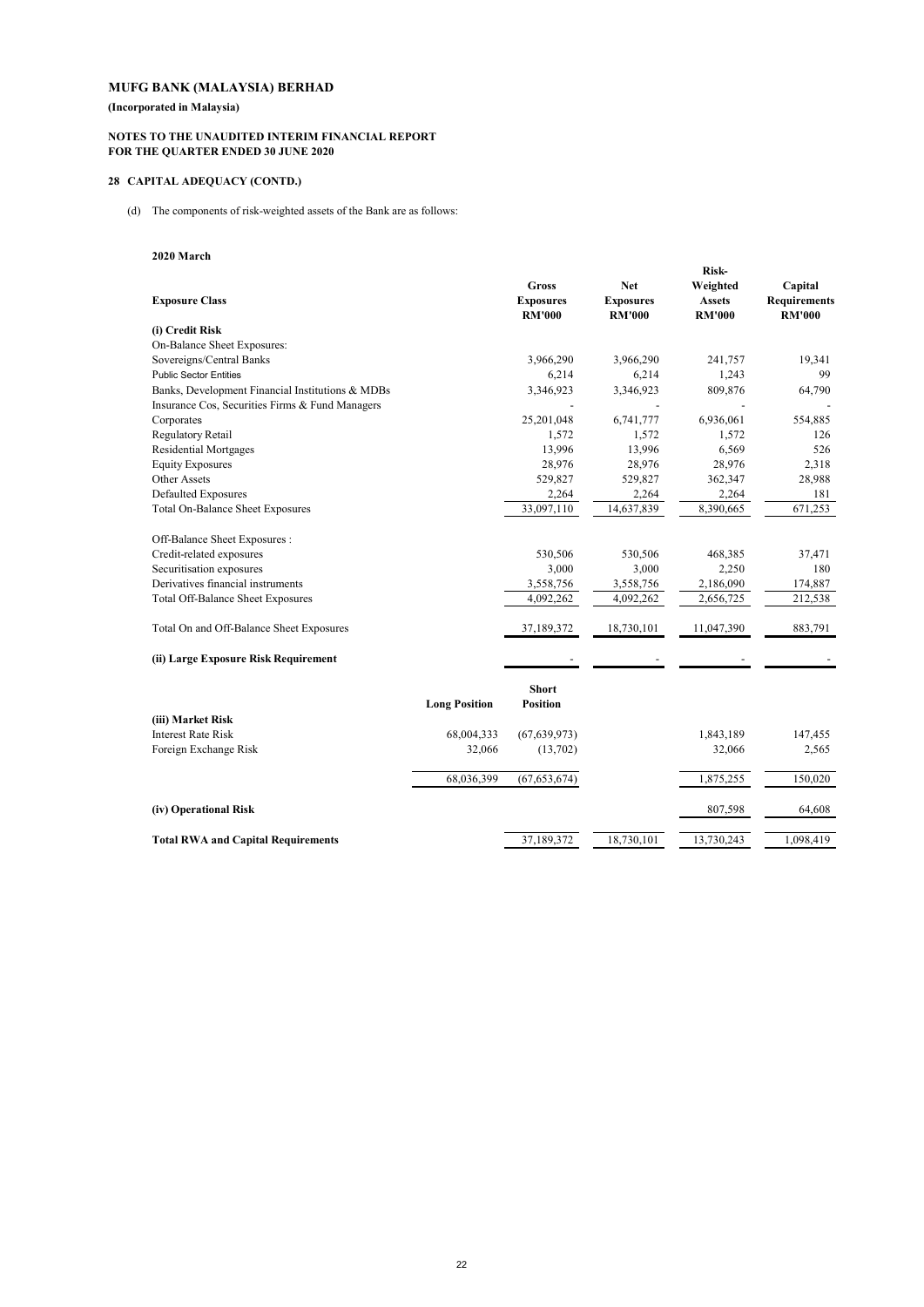## **NOTES TO THE UNAUDITED INTERIM FINANCIAL REPORT FOR THE QUARTER ENDED 30 JUNE 2020**

## **29 THE OPERATIONS OF ISLAMIC BANKING**

## **UNAUDITED STATEMENT OF FINANCIAL POSITION AT 30 JUNE 2020**

|                                                                    |     | <b>2020 June</b><br><b>RM'000</b> | 2020 March<br><b>RM'000</b> |
|--------------------------------------------------------------------|-----|-----------------------------------|-----------------------------|
| <b>ASSETS</b>                                                      |     |                                   |                             |
| Cash and short-term funds                                          | (a) | 288,000                           | 47,000                      |
| Deposits and placement with financial institutions<br>Other assets | (b) | 1,744<br>16                       | 815<br>4                    |
| <b>TOTAL ASSETS</b>                                                |     | 289,760                           | 47,819                      |
| <b>LIABILITIES AND ISLAMIC BANKING FUNDS</b>                       |     |                                   |                             |
| Deposits from customers                                            | (c) | 241,574                           | 163                         |
| Other liabilities                                                  | (d) | 11,165                            | 11,196                      |
| <b>TOTAL LIABILITIES</b>                                           |     | 252,739                           | 11,359                      |
| <b>CAPITAL FUND</b>                                                |     | 25,000                            | 25,000                      |
| <b>RESERVE</b>                                                     |     | 12,021                            | 11,460                      |
| <b>ISLAMIC BANKING FUNDS</b>                                       |     | 37,021                            | 36,460                      |
|                                                                    |     |                                   |                             |
| <b>TOTAL LIABILITIES AND ISLAMIC BANKING FUNDS</b>                 |     | 289,760                           | 47,819                      |
| <b>COMMITMENTS AND CONTINGENCIES</b>                               | (e) | 12,713                            | 5,400                       |

Islamic financing based on Commodity Murabahah (Tawarruq) of RM799,667,813 (2020 March: RM759,083,785) was financed under an internal Wakalah scheme and is reported at the entity level.

Tawarruq structure for the Bank's Islamic financing product consists of three (3) sales and purchases transactions. The first involves, the purchase of commodity by the Bank from Commodity Trader 1, on cash and spot basis. Secondly, the Bank will sell the commodity using Murabahah contract, to customer on deferred basis. Subsequently, the customer will sell the commodity to Commodity Trader 2 on cash and spot basis. Finally, the customer will get a cash to finance the customer's needs.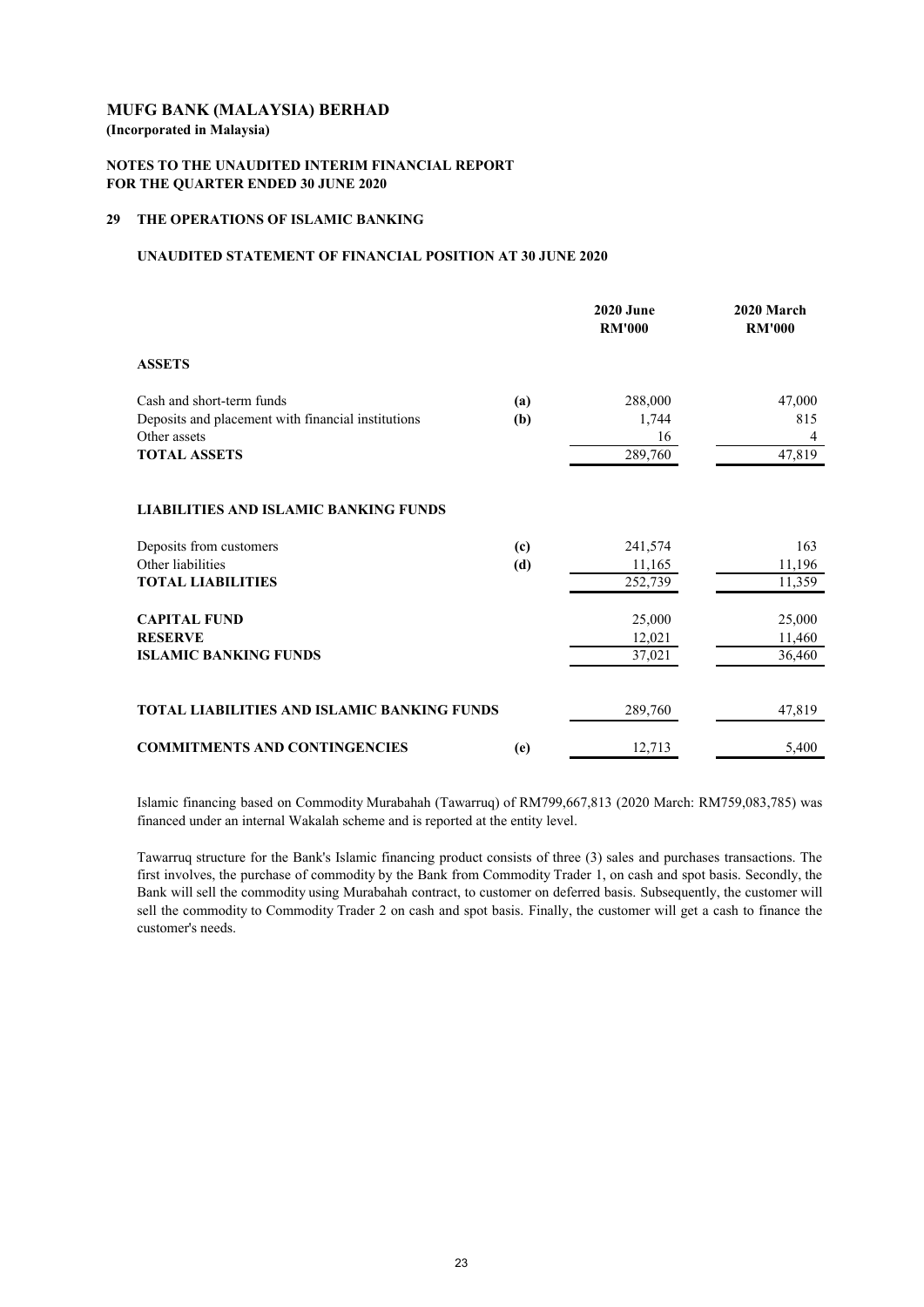#### **(Incorporated in Malaysia)**

#### **NOTES TO THE UNAUDITED INTERIM FINANCIAL REPORT FOR THE QUARTER ENDED 30 JUNE 2020**

## **29 THE OPERATIONS OF ISLAMIC BANKING (CONTD.)**

#### **UNAUDITED STATEMENTS OF COMPREHENSIVE INCOME FOR THE QUARTER ENDED 30 JUNE 2020**

|                                                                 |     | 1st quarter ended                 |                                   | Three months ended         |                                   |
|-----------------------------------------------------------------|-----|-----------------------------------|-----------------------------------|----------------------------|-----------------------------------|
|                                                                 |     | <b>2020 June</b><br><b>RM'000</b> | <b>2019 June</b><br><b>RM'000</b> | 2020 June<br><b>RM'000</b> | <b>2019 June</b><br><b>RM'000</b> |
|                                                                 |     |                                   |                                   |                            |                                   |
| Income derived from investment of Islamic Banking Capital funds | (f) | 296                               | 298                               | 296                        | 298                               |
| Expenses derived from financing                                 | (g) | (1)                               |                                   | (1)                        |                                   |
| Other operating income                                          | (h) | 482                               | 68                                | 482                        | 68                                |
| Total net income                                                |     | 777                               | 366                               | 777                        | 366                               |
| Other operating expenses                                        | (i) | (154)                             | (170)                             | (154)                      | (170)                             |
| Operating profit before allowance for impairment                |     | 623                               | 196                               | 623                        | 196                               |
| Allowance for impairment on commitment and contingencies        | (j) | (62)                              |                                   | (62)                       |                                   |
| Profit before tax                                               |     | 561                               | 196                               | 561                        | 196                               |
| Tax expense                                                     |     |                                   |                                   |                            |                                   |
| Profit for the period                                           |     | 561                               | 196                               | 561                        | 196                               |

#### **UNAUDITED STATEMENT OF CHANGES IN EQUITY FOR THE QUARTER ENDED 30 JUNE 2020**

|                            | Capital<br>Fund<br><b>RM'000</b> | <b>Regulatory</b><br><b>Reserve</b><br><b>RM'000</b> | (Accumulated<br>Losses)/<br><b>Retained Profits</b><br><b>RM'000</b> | <b>Total</b><br><b>RM'000</b> |
|----------------------------|----------------------------------|------------------------------------------------------|----------------------------------------------------------------------|-------------------------------|
| <b>2020 June</b>           |                                  |                                                      |                                                                      |                               |
| At beginning of the period | 25,000                           | 18                                                   | 11,442                                                               | 36,460                        |
| Profit for the period      |                                  |                                                      | 561                                                                  | 561                           |
| At end of the period       | 25,000                           | 18                                                   | 12,003                                                               | 37,021                        |
| <b>2019 June</b>           |                                  |                                                      |                                                                      |                               |
| At beginning of the period | 25,000                           |                                                      | 1,529                                                                | 26,529                        |
| Profit for the period      |                                  |                                                      | 196                                                                  | 196                           |
| At end of the period       | 25,000                           |                                                      | 1,725                                                                | 26,725                        |

#### **UNAUDITED STATEMENT OF CASH FLOWS FOR THE QUARTER ENDED 30 JUNE 2020**

|                                                     | <b>2020 June</b><br><b>RM'000</b> | 2019 June<br><b>RM'000</b> |
|-----------------------------------------------------|-----------------------------------|----------------------------|
| Cash flows from operating activities                |                                   |                            |
| Profit before tax                                   | 561                               | 196                        |
| Operating profit before working capital changes     | 561                               | 196                        |
| Increase/(Decrease) in operating assets:            |                                   |                            |
| Deposits and placements with financial institutions | (929)                             | (1,889)                    |
| Other assets                                        | (12)                              | (24)                       |
|                                                     | (380)                             | (1,717)                    |
| Increase/(Decrease) in operating liabilities:       |                                   |                            |
| Deposits from customers                             | 241,411                           | 107,501                    |
| Other liabilities                                   | (31)                              | 216                        |
| Net cash generated from operating activities        | 241,000                           | 106,000                    |
| Net increase in cash and cash equivalents           | 241,000                           | 106,000                    |
| Cash and cash equivalents at beginning of the year  | 47,000                            | 34,000                     |
| Cash and cash equivalents at end of the year        | 288,000                           | 140,000                    |
|                                                     |                                   |                            |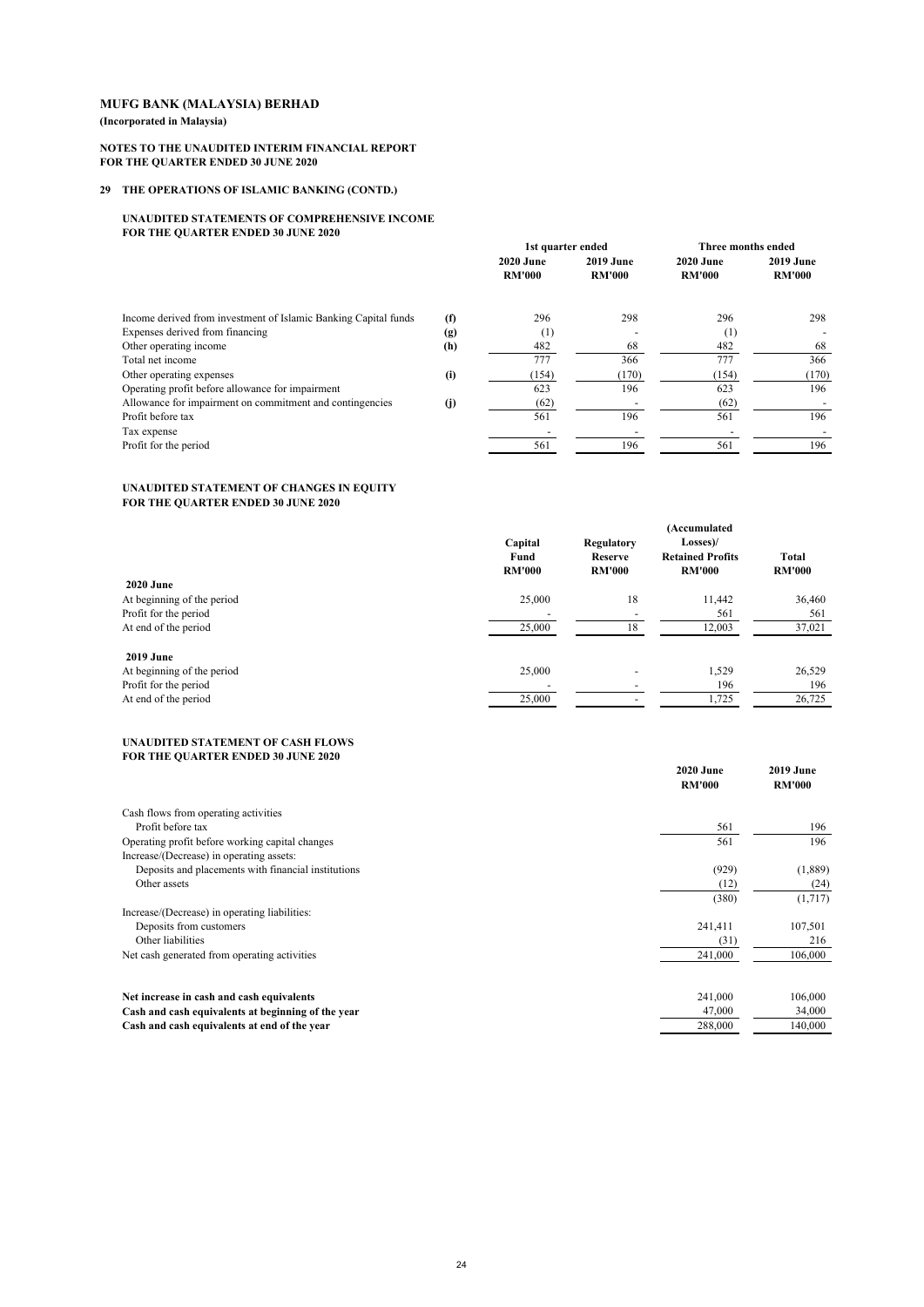**(Incorporated in Malaysia)**

#### **NOTES TO THE UNAUDITED INTERIM FINANCIAL REPORT FOR THE QUARTER ENDED 30 JUNE 2020**

#### **29 THE OPERATIONS OF ISLAMIC BANKING (CONTD.)**

#### **Shariah Committee**

The Shariah Committee was established under BNM's "Shariah Governance Framework for Islamic Financial Institutions" (BNM/RH/GL\_012\_3) to advise the Board of Directors on Shariah matters in its Islamic Banking business operations and to provide technical assistance in ensuring the Islamic Banking products and services offered by the Bank and the relevant documentation are in compliance with Shariah principles.

The committee comprises: Dr. Luqman bin Haji Abdullah, Assoc. Prof. Dr. Abdul Karim bin Ali, Assoc. Prof. Dr. Syed Musa Syed Jaafar Alhabshi, Dr. Safinar binti Salleh and Dr. Noor Suhaida binti Kasri.

#### **Basis of measurement**

The financial statements of the Islamic Banking business have been prepared on the basis consistent with that of the Bank as disclosed in Note 1 to the audited financial statements of the Bank for financial year ended 31 March 2020.

#### **(a) Cash and short-term funds**

|                                                                   | <b>2020 June</b><br><b>RM'000</b> | 2020 March<br><b>RM'000</b> |
|-------------------------------------------------------------------|-----------------------------------|-----------------------------|
| Cash and balances with banks and other financial institution      | 288,000                           | 47,000                      |
| (b) Deposits and placements with financial institutions           | <b>2020 June</b><br><b>RM'000</b> | 2020 March<br><b>RM'000</b> |
| Amortised cost<br>Licensed bank<br>· Malaysia                     | 1,744                             | 815                         |
| (c) Deposits from customers                                       | <b>2020 June</b><br><b>RM'000</b> | 2020 March<br><b>RM'000</b> |
| (i) By type of deposits:                                          |                                   |                             |
| Current accounts - Qard<br>Fixed deposits - Tawarruq              | 241,414<br>160<br>241,574         | 3<br>160<br>163             |
| (ii) The maturity structure of fixed deposits are as follows:     | <b>2020 June</b><br><b>RM'000</b> | 2020 March<br><b>RM'000</b> |
| Due within six months<br>Six months to one year<br>Above one year | 160<br>160                        | 160<br>160                  |
| (iii) By type of customer:                                        |                                   |                             |
| Business enterprises                                              | 241,574                           | 163                         |
|                                                                   |                                   |                             |

Qard is a contract of lending a fungible asset to a borrower who is bound to return an equivalent replacement. No profit expense from deposits shall be paid from the transactions.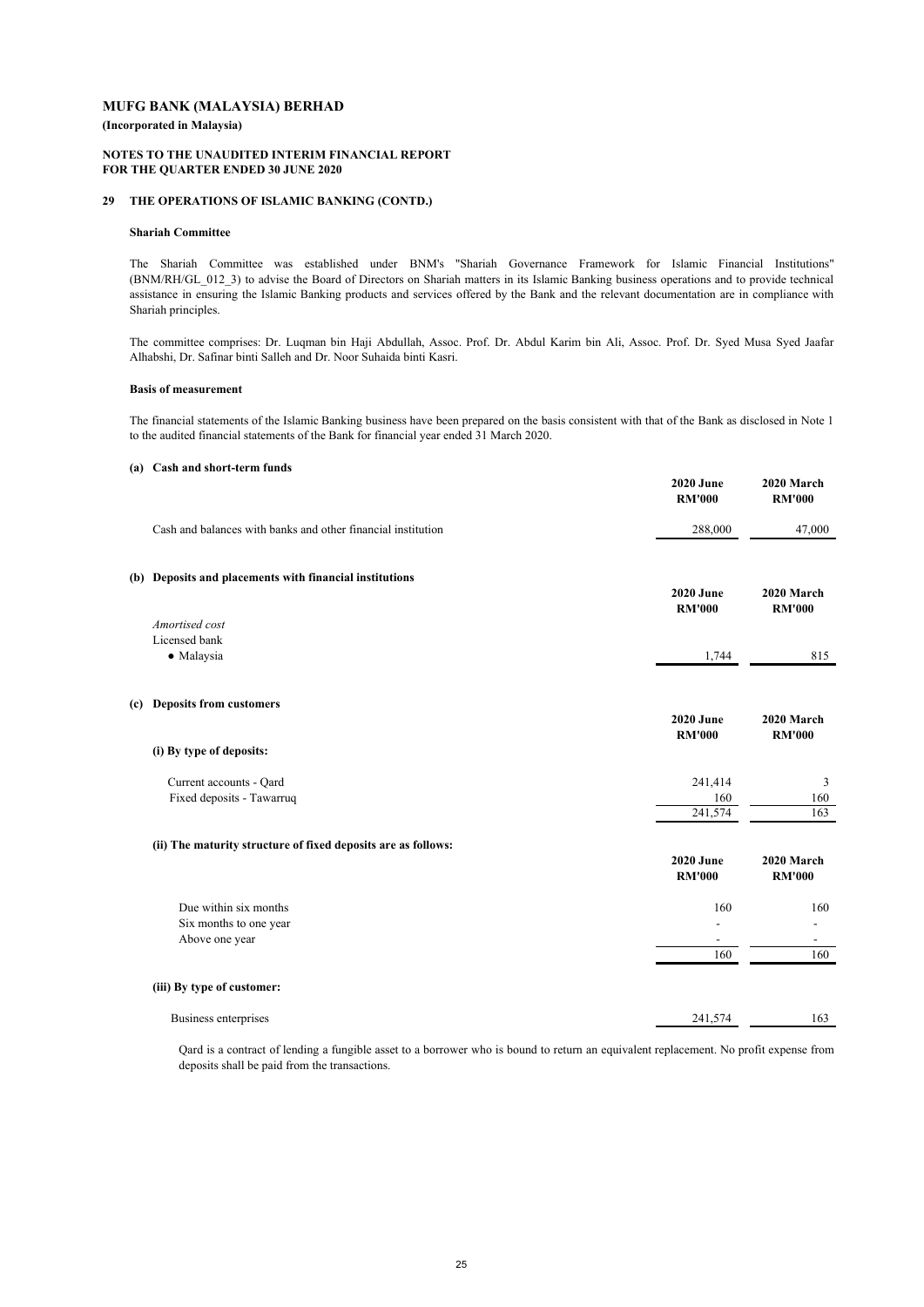**(Incorporated in Malaysia)**

#### **NOTES TO THE UNAUDITED INTERIM FINANCIAL REPORT FOR THE QUARTER ENDED 30 JUNE 2020**

## **29 THE OPERATIONS OF ISLAMIC BANKING (CONTD.)**

## **(d) Other liabilities**

|                                                       |                  | <b>2020 June</b><br><b>RM'000</b> | 2020 March<br><b>RM'000</b> |
|-------------------------------------------------------|------------------|-----------------------------------|-----------------------------|
| Impairment allowances on commitment and contingencies |                  |                                   |                             |
| • Stage 2 - lifetime ECL not credit impaired          | $\left(1\right)$ | 76                                |                             |
| Accruals and provisions for operational expenses      |                  | 11.089                            | 11.182                      |
|                                                       |                  | 11.165                            | 1.196                       |

#### **(i) Movements in impairment allowances on commitments and contingencies which reflect the ECL model on impairment are as follows:**

|                                                           | 12 month ECL             | <b>Lifetime ECL</b>      |                          |                        |
|-----------------------------------------------------------|--------------------------|--------------------------|--------------------------|------------------------|
|                                                           | Stage 1<br><b>RM'000</b> | Stage 2<br><b>RM'000</b> | Stage 3<br><b>RM'000</b> | Total<br><b>RM'000</b> |
| At 1 April 2020                                           |                          | 14                       |                          | 14                     |
| Transfer to 12-Month ECL (Stage 1)                        |                          |                          |                          |                        |
| Transfer to Lifetime ECL not credit<br>impaired (Stage 2) |                          |                          |                          |                        |
| Transfer to Lifetime ECL credit<br>impaired (Stage 3)     |                          |                          |                          |                        |
| New financial assets originated                           |                          | 26                       |                          | 26                     |
| Financial assets derecognised (other than<br>write-off)   |                          |                          |                          |                        |
| Net remeasurement due to changes                          |                          |                          |                          |                        |
| in credit risk                                            |                          | 36                       |                          | 36                     |
| Amount written off                                        |                          |                          |                          |                        |
| At 30 June 2020                                           |                          | 76                       |                          | 76                     |
| <b>At 1 April 2019</b>                                    |                          | 10                       |                          | 10                     |
| Transfer to 12-Month ECL (Stage 1)                        |                          |                          |                          |                        |
| Transfer to Lifetime ECL not credit                       |                          |                          |                          |                        |
| impaired (Stage 2)                                        |                          |                          |                          |                        |
| Transfer to Lifetime ECL credit<br>impaired (Stage 3)     |                          |                          |                          |                        |
| New financial assets originated                           |                          |                          |                          |                        |
| Financial assets derecognised (other than<br>write-off)   |                          |                          |                          |                        |
| Net remeasurement due to changes                          |                          |                          |                          |                        |
| in credit risk                                            |                          | 4                        |                          | 4                      |
| Amount written off                                        |                          |                          |                          |                        |
| <b>At 31 March 2020</b>                                   |                          | 14                       |                          | 14                     |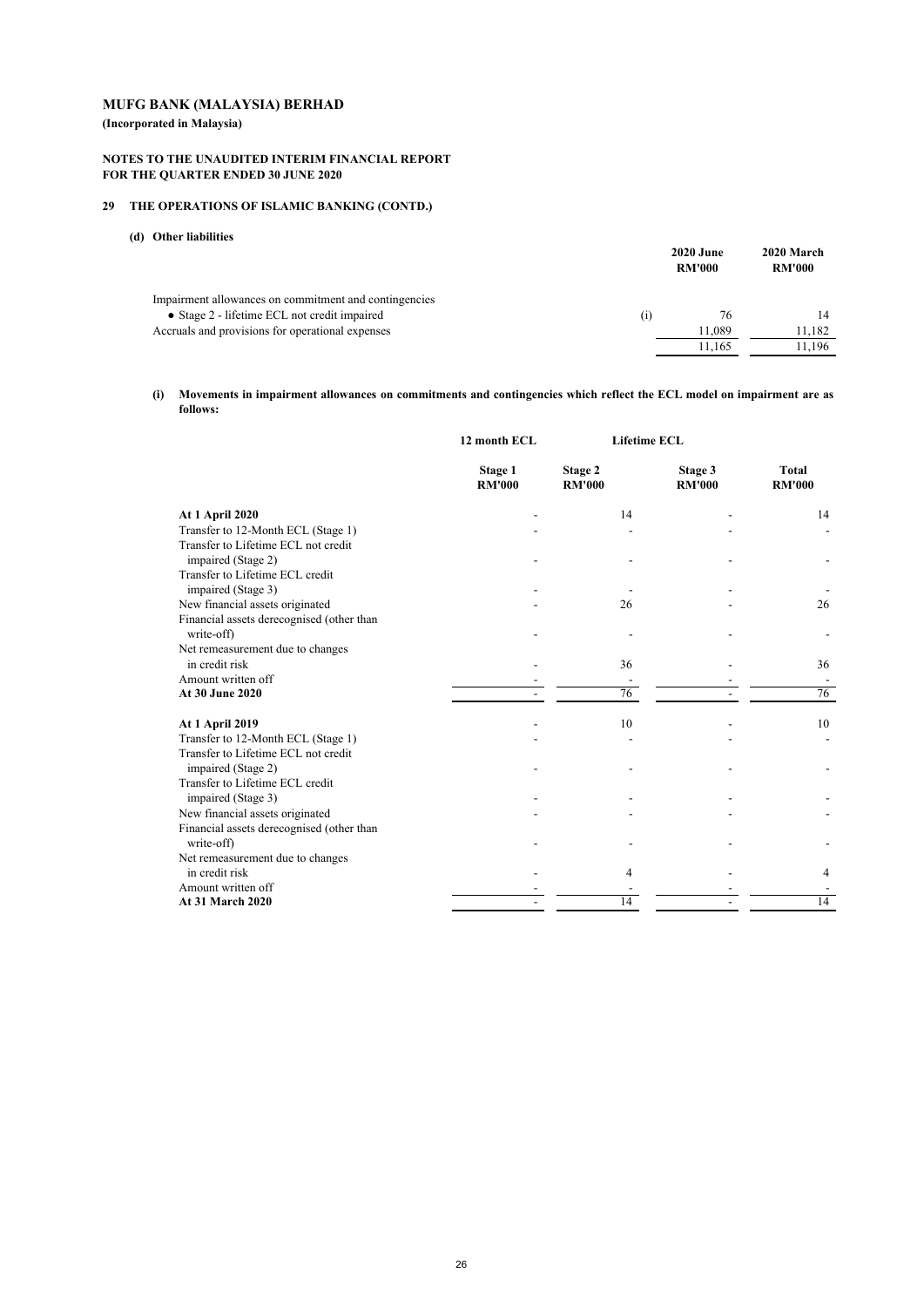**(Incorporated in Malaysia)**

#### **NOTES TO THE UNAUDITED INTERIM FINANCIAL REPORT FOR THE QUARTER ENDED 30 JUNE 2020**

## **29 THE OPERATIONS OF ISLAMIC BANKING (CONTD.)**

#### **(e) Commitments and contingencies**

|                                                         |                                      | <b>Positive fair</b>                                 |                                                 |                                                 |
|---------------------------------------------------------|--------------------------------------|------------------------------------------------------|-------------------------------------------------|-------------------------------------------------|
|                                                         | Principal<br>Amount<br><b>RM'000</b> | value of<br>derivative<br>contracts<br><b>RM'000</b> | Credit<br>equivalent<br>amount<br><b>RM'000</b> | <b>Risk weighted</b><br>assets<br><b>RM'000</b> |
| 30.06.2020                                              |                                      |                                                      |                                                 |                                                 |
| <b>Contingent liabilities</b>                           |                                      |                                                      |                                                 |                                                 |
| Transaction related contingent items                    | 5,400                                |                                                      | 2,650                                           | 2,650                                           |
| Short-term self-liquidating trade-related contingencies | 7,313                                |                                                      | 1,436                                           | 1,436                                           |
|                                                         | 12,713                               |                                                      | 4,086                                           | 4,086                                           |
| 31.03.2020<br><b>Contingent liabilities</b>             |                                      |                                                      |                                                 |                                                 |
| Transaction related contingent items                    | 5,400                                |                                                      | 2,686                                           | 2,686                                           |
| Short-term self-liquidating trade-related contingencies |                                      |                                                      |                                                 |                                                 |
|                                                         | 5,400                                |                                                      | 2,686                                           | 2,686                                           |

#### **(f) Income derived from investment of Islamic Banking Capital funds**

|     |                                                          | 1st quarter ended                 |                                   | Three months ended                |                                   |  |
|-----|----------------------------------------------------------|-----------------------------------|-----------------------------------|-----------------------------------|-----------------------------------|--|
|     |                                                          | <b>2020 June</b><br><b>RM'000</b> | <b>2019 June</b><br><b>RM'000</b> | <b>2020 June</b><br><b>RM'000</b> | <b>2019 June</b><br><b>RM'000</b> |  |
|     | Money at call and placements with financial institutions | 296                               | 298                               | 296                               | 298                               |  |
|     | (g) Expenses derived from financing                      | 1st quarter ended                 |                                   |                                   | Three months ended                |  |
|     |                                                          | <b>2020 June</b><br><b>RM'000</b> | <b>2019 June</b><br><b>RM'000</b> | <b>2020 June</b><br><b>RM'000</b> | <b>2019 June</b><br><b>RM'000</b> |  |
|     | Deposits from customers                                  | 1                                 |                                   | 1                                 |                                   |  |
|     | (h) Other Operating Income                               |                                   |                                   |                                   |                                   |  |
|     |                                                          | 1st quarter ended                 |                                   | <b>Three months ended</b>         |                                   |  |
|     |                                                          | <b>2020 June</b><br><b>RM'000</b> | 2019 June<br><b>RM'000</b>        | <b>2020 June</b><br><b>RM'000</b> | <b>2019 June</b><br><b>RM'000</b> |  |
|     | Other fee income                                         | 482                               | 68                                | 482                               | 68                                |  |
| (i) | <b>Other Operating Expenses</b>                          |                                   |                                   |                                   |                                   |  |

|                    |                                   | 1st quarter ended                 |                                   | Three months ended                |
|--------------------|-----------------------------------|-----------------------------------|-----------------------------------|-----------------------------------|
|                    | <b>2020 June</b><br><b>RM'000</b> | <b>2019 June</b><br><b>RM'000</b> | <b>2020 June</b><br><b>RM'000</b> | <b>2019 June</b><br><b>RM'000</b> |
| Personnel expenses | 93                                | 134                               | 93                                | 134                               |
| Other expenses     | 61                                | 36                                | 61                                | 36                                |
|                    | 154                               | 170                               | 154                               | 170                               |

## **(j) Allowance for impairment on commitment and contingencies**

|                                        | 1st quarter ended                 |                                   | Three months ended                |                                   |
|----------------------------------------|-----------------------------------|-----------------------------------|-----------------------------------|-----------------------------------|
|                                        | <b>2020 June</b><br><b>RM'000</b> | <b>2019 June</b><br><b>RM'000</b> | <b>2020 June</b><br><b>RM'000</b> | <b>2019 June</b><br><b>RM'000</b> |
| Stage 1 and 2 ECL made during the year | 62                                | $\overline{a}$                    | 62                                | -                                 |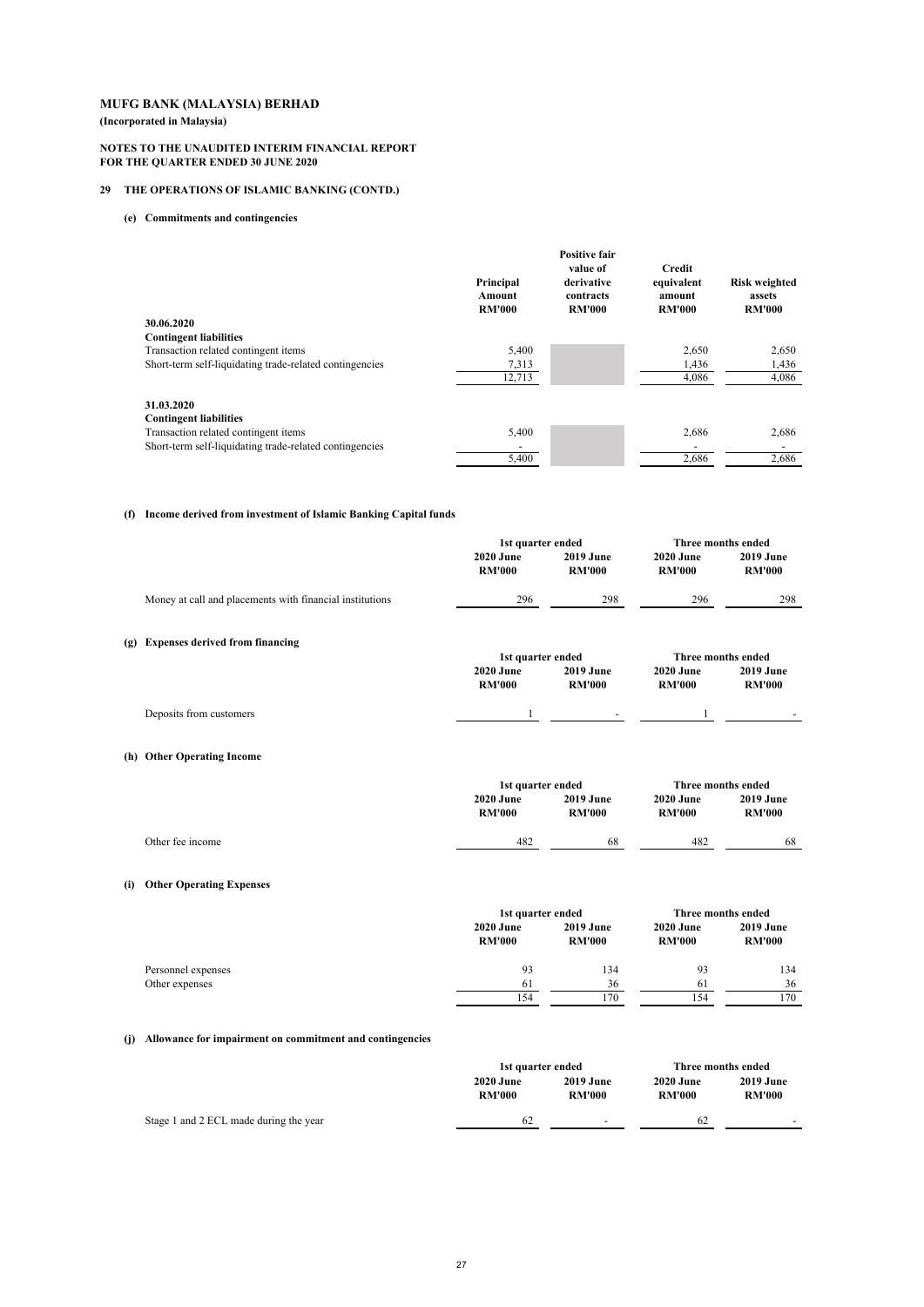**(Incorporated in Malaysia)**

#### **NOTES TO THE UNAUDITED INTERIM FINANCIAL REPORT FOR THE QUARTER ENDED 30 JUNE 2020**

#### **29 THE OPERATIONS OF ISLAMIC BANKING (CONTD.)**

#### **(j) Capital Adequacy**

The capital adequacy ratios of the Islamic Banking business of the Bank are computed in accordance with the Capital Adequacy Framework for Islamic Banks ("CAFIB"). The Bank's Islamic Banking business has adopted the Standardised Approach for Credit Risk and Market Risk, and the Basic Indicator Approach for Operational Risk.

The capital adequacy ratios of the Bank's Islamic Banking business are as follows:

|                                    | <b>2020 June</b> | 2020 March |
|------------------------------------|------------------|------------|
| Common equity tier 1 capital ratio | 58.135%          | 59.579%    |
| Tier 1 capital ratio               | 58.135%          | 59.579%    |
| Total capital ratio                | 58.188%          | 59.602%    |

The components of Tier 1 and Tier 2 capital of the Bank's Islamic Banking business are as follows:

|                                            | <b>2020 June</b> | 2020 March    |  |
|--------------------------------------------|------------------|---------------|--|
|                                            | <b>RM'000</b>    | <b>RM'000</b> |  |
| CET 1 and Tier 1 capital                   |                  |               |  |
| • Paid-up share capital                    | 25,000           | 25,000        |  |
| • Retained profits                         | 11,442           | 11,442        |  |
| • Other reserves                           | 18               | 18            |  |
|                                            | 36,460           | 36,460        |  |
| Less                                       |                  |               |  |
| • Regulatory reserves                      | (18)             | (18)          |  |
|                                            | 36,442           | 36,442        |  |
| Tier 2 capital                             |                  |               |  |
| • Stage 1 and 2 ECL and regulatory reserve | 51               | 32            |  |
| Total capital                              | 36,493           | 36,474        |  |

The breakdown of the risk-weighted assets by each major risk category is as follows:

|                  | <b>2020 June</b><br><b>RM'000</b> | 2020 March<br><b>RM'000</b> |
|------------------|-----------------------------------|-----------------------------|
| Credit risk      | 4,086                             | 2,686                       |
| Operational risk | 58,630                            | 58,510                      |
|                  | 62,716                            | 61,196                      |